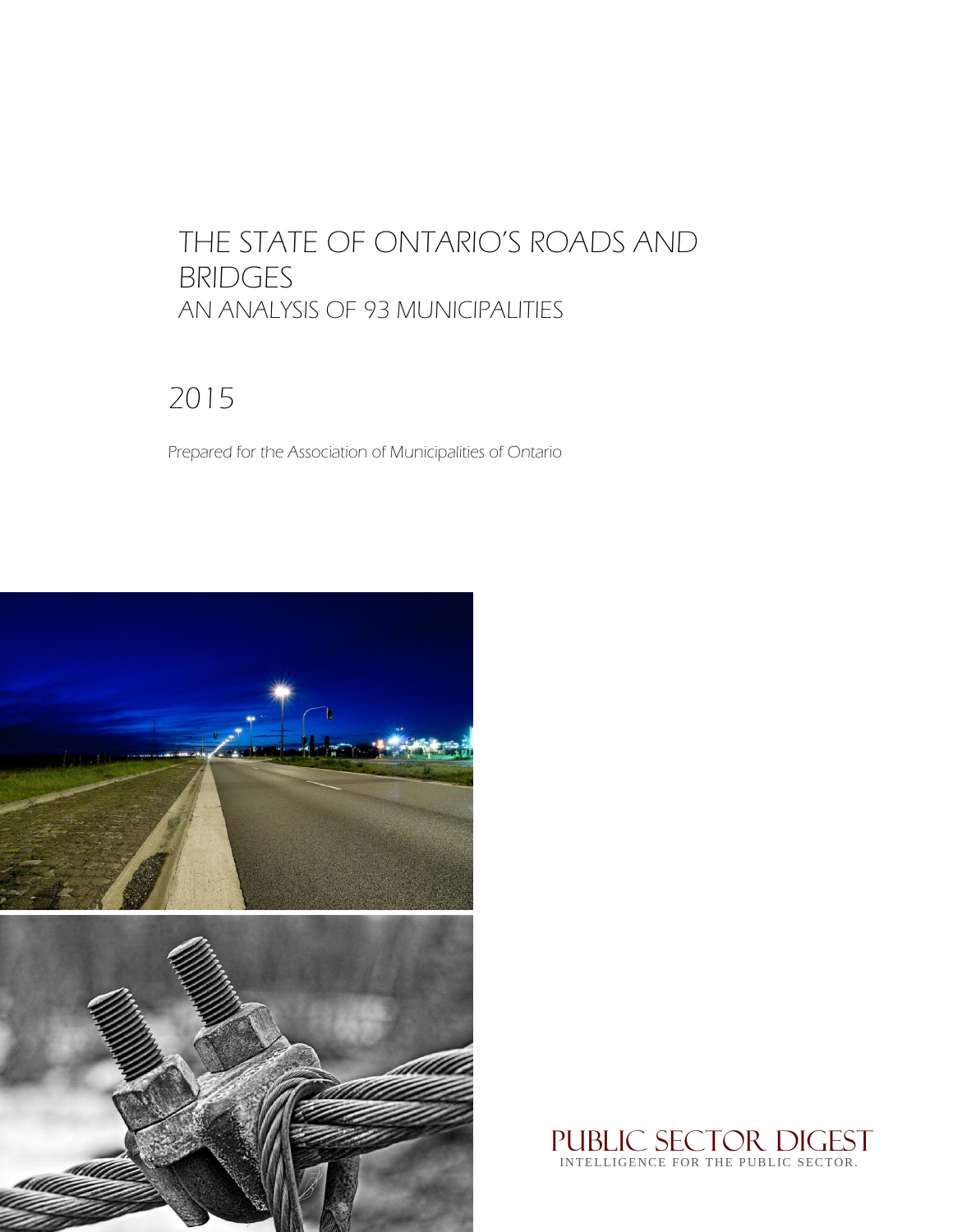# About The Public Sector Digest Inc., Research Partner

The Public Sector Digest Inc. (PSD) is headquartered in London, Ontario. PSD comprises two divisions. The first, *Public Sector Digest*, is a research publication intended for senior government executives, covering topics such as economics and finance, asset management, and corporate strategy. The second, CityWide®, is a comprehensive suite of software applications designed for local government asset management and financial planning.

www.publicsectordigest.com info@publicsectordigest.com

# About The Association of Municipalities of

## Ontario, Project Sponsor

The Association of Municipalities of Ontario (AMO) is a non-profit organization representing Ontario municipalities that increases the effectiveness of local governments by bringing forward a common voice to municipal concerns. Through AMO, Ontario's 444 municipalities work together to achieve shared goals and meet common challenges. AMO's policy development initiatives, cost-saving programs, conferences and training courses provide municipal officials with the tools to succeed, and programs to help optimize value for taxpayer dollars.



www.amo.on.ca gastax@amo.on.ca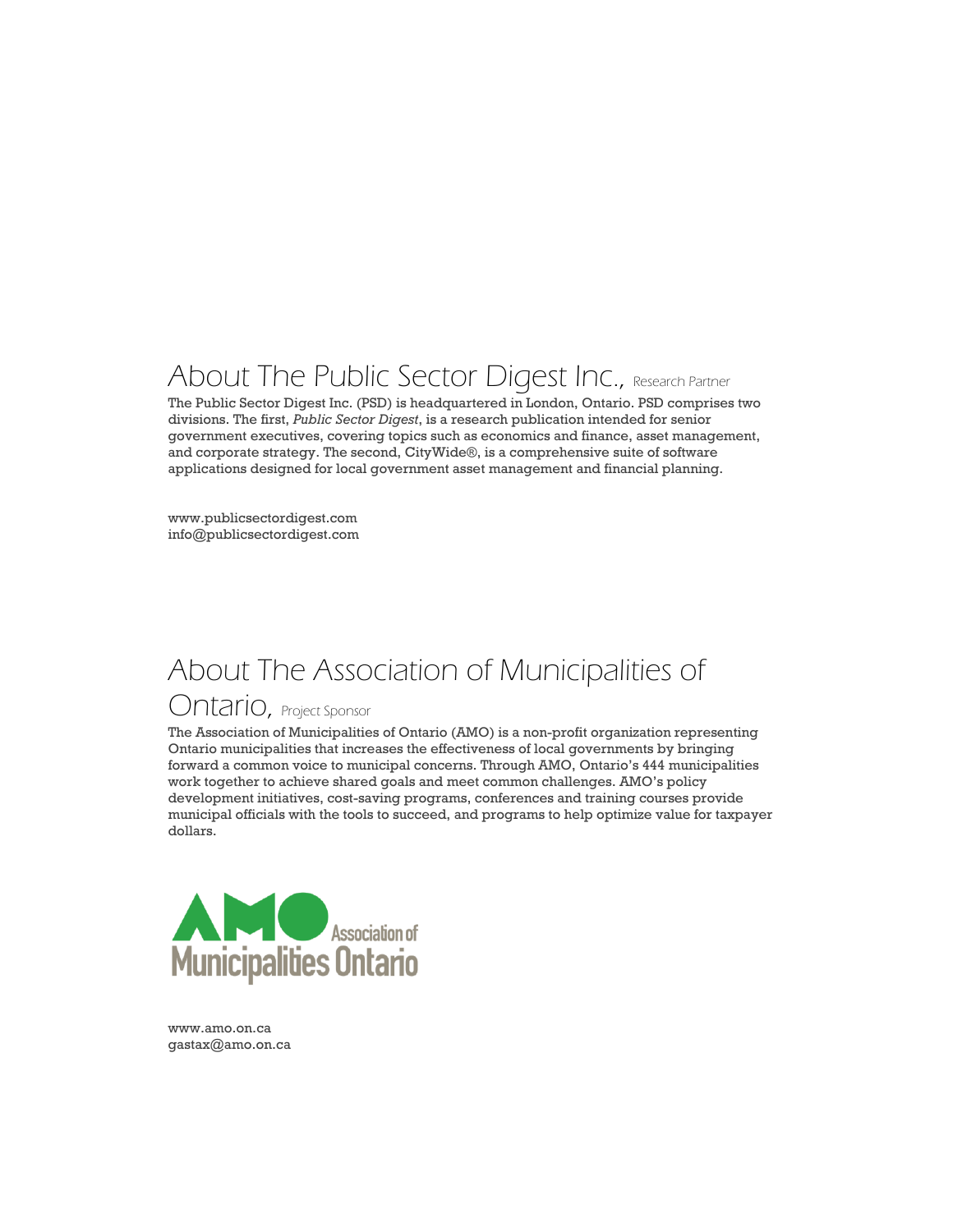### THE STATE OF ONTARIO'S ROADS AND BRIDGES AN ANALYSIS OF 93 MUNICIPALITIES

| L.<br>H. |  |
|----------|--|
|          |  |
|          |  |
|          |  |
| III.     |  |
|          |  |
|          |  |
|          |  |
|          |  |
|          |  |
| IV.      |  |
| V.       |  |
| VI.      |  |
|          |  |
|          |  |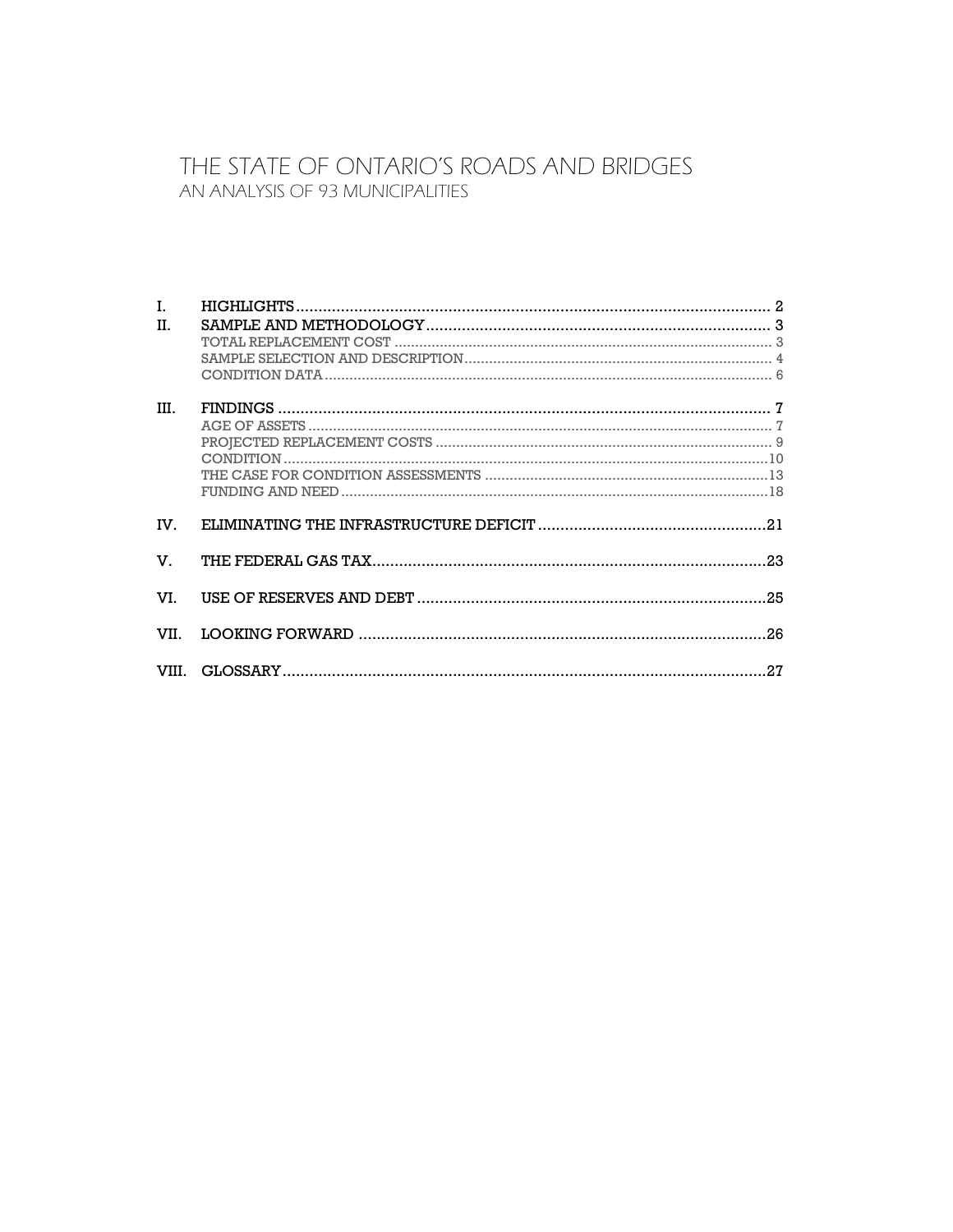

 $\overline{a}$ 

ringing aging capital infrastructure assets to a state of good repair in Ontario's 444 municipalities undoubtedly requires significant financial investments over the coming years and decades. Previous studies have attempted to outline the state of the infrastructure in Canada, regionally and nationally, primarily using survey methods and economic and/or financial modelling.

- **1.** The 2007 FCM-McGill study, *Danger Ahead: The Coming Collapse of Canada's Municipal Infrastructure*, surveyed 85 municipalities across Canada on the state of key municipal infrastructure asses, including **roads**, **bridges**, **water**, **wastewater**, **transit**, and **facilities**. The study estimated that \$125 billion was needed "to repair and prevent deterioration in existing, municipally owned infrastructure assets."<sup>1</sup>
- **2.** The 2008 Provincial Municipal Fiscal and Service Delivery Review (PMFSDR) determined that \$60 billion over 10 years was needed to eliminate the infrastructure deficit in Ontario; **roads** and **bridges** comprised nearly half of this investment gap. The Review provided a thorough, quantifiable understanding of the needs in specific asset classes and was catalytic in the infrastructure debate.
- **3.** The *2012 Canadian Infrastructure Report Card* surveyed 123 municipalities across Canada on the condition of four major asset classes: **water**, **waste water**, **storm**, and **roads**. The study suggested that  $$171.8$  billion was needed to replace assets ranked as "fair" to "poor."<sup>2</sup>

This report seeks to add to the discussion by enumerating the state of **roads**, **bridges**, and **culverts** for 93 Ontario municipalities. The estimates in this report use best available information with regards to actual field condition assessments as available (i.e., actual performance), and financial data based on the Public Sector Accounting Board standard (PSAB 3150), which focuses on age and the amortization period (i.e., an asset's expected lifecycle).

Since 2010, Ontario municipalities have spent nearly \$6 billion from all sources on construction and additions & betterments for paved roads, bridges, and culverts.<sup>3</sup> In fact, while federal and provincial infrastructure funding programs have been invested in critical municipal infrastructure and has raised overall capital spending, the scope of the need remains daunting.

Our study suggests that more than \$5.1 billion is needed today, by the 93 municipalities in our sample alone, to replace assets which have reached the end of their lifecycle. Paved roads comprise more than 80% of this deficit.

In addition to the current deficit, the annual infrastructure investment gap for our sample of 93 municipalities totals nearly \$462 million. This is the difference between annual lifecycle needs and the amount currently allocated for this purpose from all sources.

Eliminating both the infrastructure deficit and the annual investment gap is a commitment that will span decades and will require financial resources from all orders of government. We are confident that our analysis will further the discussion on this centrally important matter which is essential for the economic growth and prosperity of Ontario and Canada.

<sup>1</sup> Saeed Mirza, *Danger Ahead: The Coming Collapse of Canada's Municipal Infrastructure (accessed June 20, 2014); available from http://www.fcm.ca.*

<sup>&</sup>lt;sup>2</sup> Canadian Infrastructure Report Card, Volume 1: 2012, Municipal Roads and Water Systems (accessed May 15, 2014)*;* available from

http://www.canadainfrastructure.ca/downloads/Canadian\_Infrastructure\_Report\_Card\_EN.pdf.

<sup>3</sup> Net Expenditures = [(Additions and Betterments) + (Expenditures)] - (Capitalized Assets). See FIR Provincial Summaries on http://csconramp.mah.gov.on.ca/fir/Welcome.htm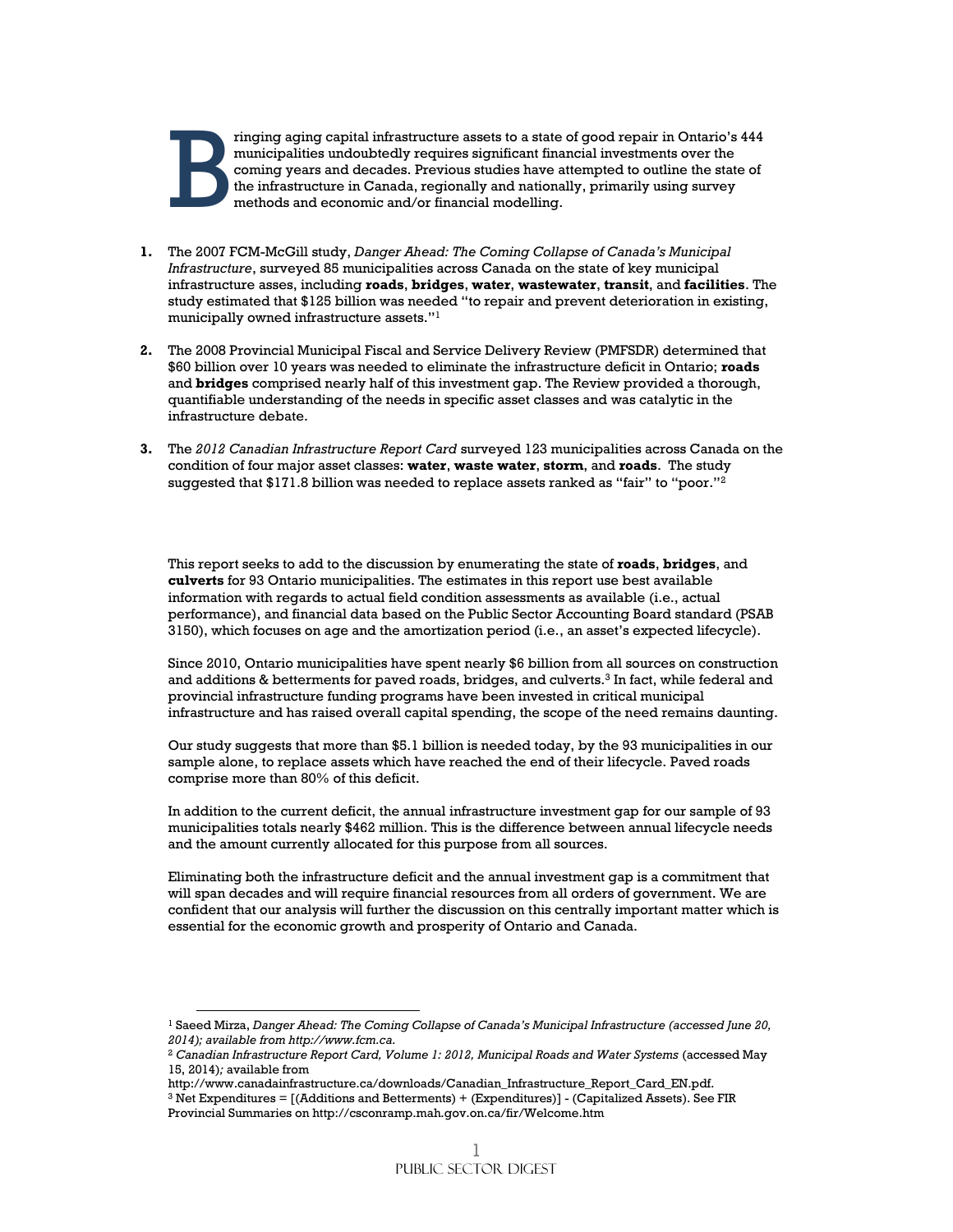## I. HIGHLIGHTS

- **1.** Field level condition assessments are essential to accurately quantify the infrastructure deficit and annual investment gap. Condition ratings should be routinely gathered as part of effective asset management practices. Additional support is needed to do this and to advance asset management.
- **2.** If field condition data is replaced with only PSAB 3150 data, the percentage of assets in poor condition increases and the percentage of assets in fair or better conditions decreases across each asset class in our sample.
- **3.** Evidence indicates that assets with condition ratings are performing better than their age and expected useful life would suggest.
- **4.** Assets which are in poor or very poor condition are more likely to be classified as such according to PSAB 3150, age-based data, whereas those which are rated as fair, good, or excellent generally have field condition assessments data available
- **5.** Out of the \$23 billion of paved roads analyzed in our sample, more than one third are in poor to very poor condition.
- **6.** Bridges and culverts, valued at \$5 billion based on 2013 replacement costs, fared similarly to paved roads, with 26% of bridges and 34% of culverts in poor condition with a Bridge Condition Index of less than 60.
- **7.** The current **infrastructure deficit**, i.e., the investment needed today to replace assets which have already reached the end of their lifecycle, totals \$5.1 billion for our sample of 93 municipalities. Paved roads make up more than \$4 billion of this deficit.
- **8.** The **annual investment gap**, i.e., the difference between average annual infrastructure requirements and actual funding available, totals \$462 million for our sample.
- **9.** On average, the federal Gas Tax Fund accounts for 29% of the annual funding allocated by municipalities for roads, bridges, and culverts.
- **10.** The total reserves in our sample dedicated specifically to roads, bridges, and culverts are less than 7% of the \$5 billion infrastructure deficit.
- **11.** Additional studies are needed to evaluate the use of debt and reserves in municipalities.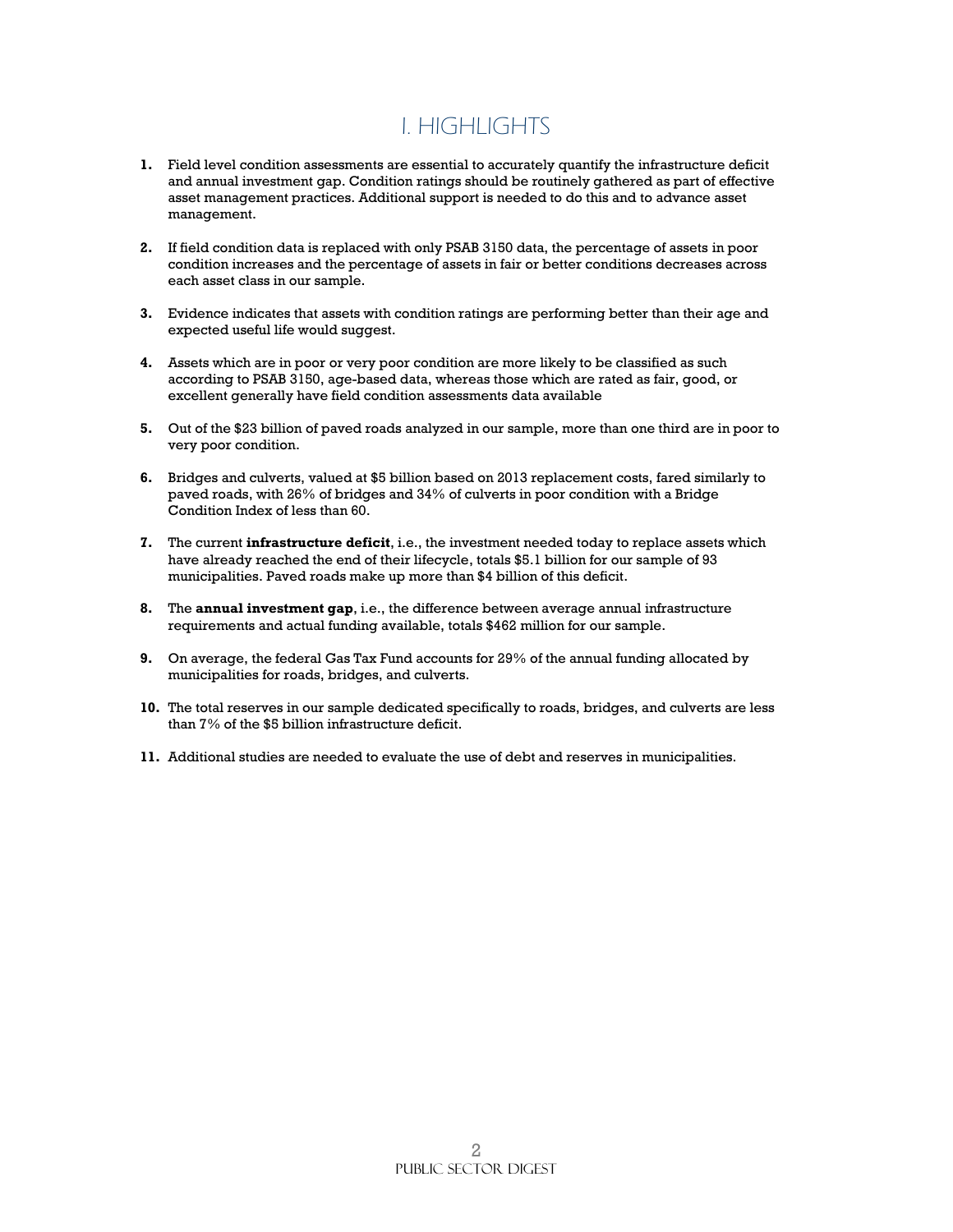### II. SAMPLE AND METHODOLOGY

Our analysis is not survey based. Rather, we gathered rigorous data at the individual asset level across each municipality and each asset class. This data included physical asset attributes, detailed PSAB 3150 financial data, and field condition assessment data as available. We then aggregated this data to form strictly objective, quantitative conclusions about the sample.

#### **Total Replacement Cost**

 $\overline{a}$ 

The 2013 replacement cost of roads (including appurtenances such as sidewalks, curbs, lights, etc.), bridges, and culverts across 93 Ontario municipalities evaluated in this study equalled  $\$32$  billion, including unpaved roads. $^4$  We assessed  $1.2$  million m $^2$  of bridges and culverts,  $54.4$ thousand lane kilometers of paved roads, and 23 thousand lane kilometers of unpaved roads. $^{\rm 5}$ As unpaved roads require perpetual maintenance, they are excluded from the capital replacement analysis.



<sup>4</sup> Appurtenances, e.g., guardrails, sidewalks, streetlights, comprise less than 5% of the assets studied in this report based on current replacement cost. Given the large number of different appurtenances, it would have been too cumbersome to include separate condition graphs for each group type. As such, they have been excluded from discussions of condition for simplicity. Appurtenances are included in the financial analysis.

<sup>5</sup> Paved roads include high class bituminous (HCB), low class bituminous (LCB), asphalt, concrete, surface treated, tar & chip, and brick. Bridges in our sample included concrete, wood, and steel structures.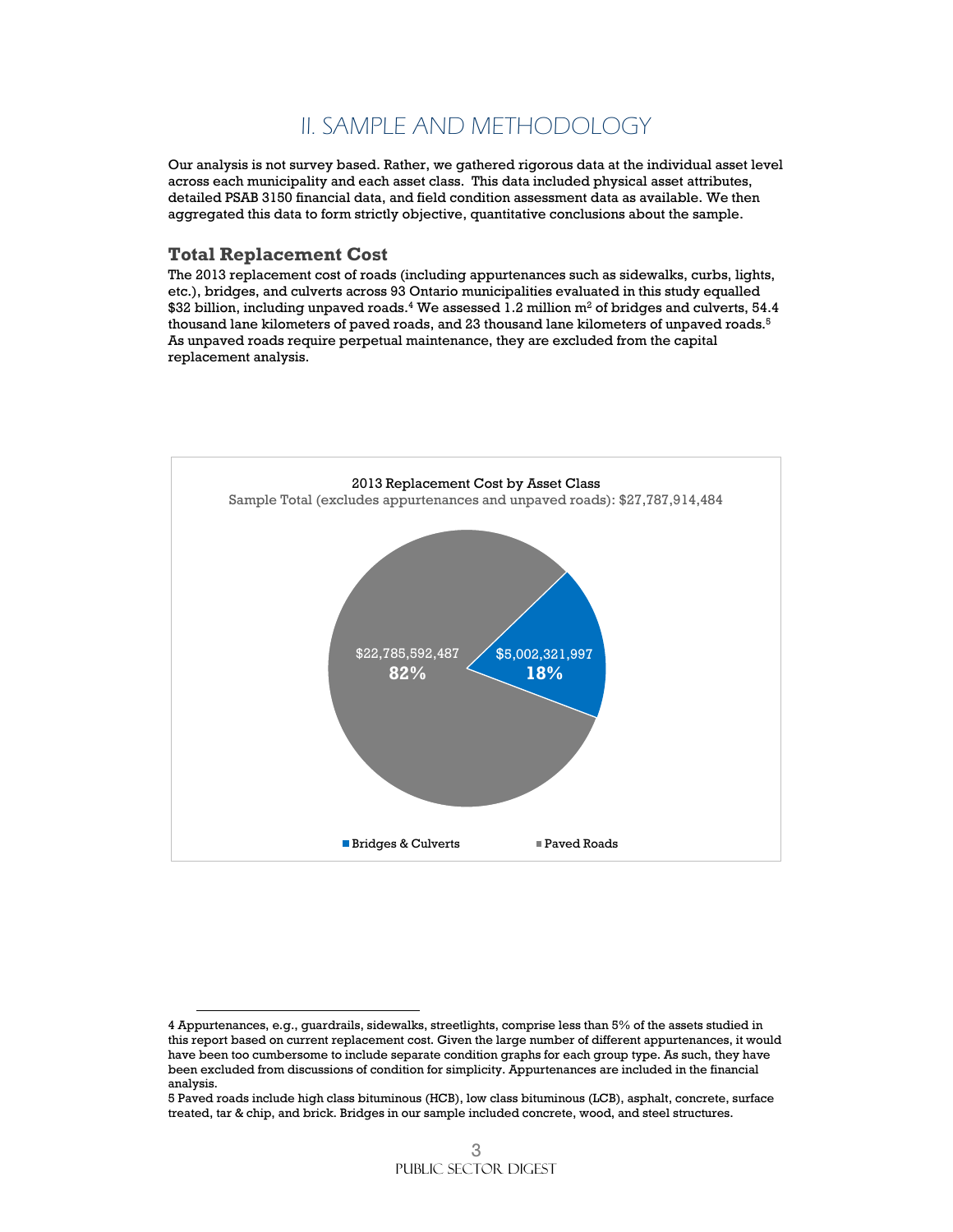#### **Sample Selection & Description**

We selected our sample of 93 municipalities across Ontario based on only one, central criterion: completeness of infrastructure data. Municipalities with insufficient infrastructure data which would have undermined our estimates and conclusions were not included. As such, this approach unintentionally led to an underrepresentation of some geographic regions.

The sample in our study has a total population of 3.2 million, with 93 municipalities making up 21% of Ontario's 444 local governments and 24% of the provincial population. We classified each municipality as urban or rural based on the 2011 Rural and Small Communities Measure (RSCM), which measures the percentage of a municipality's population living in a rural area or small community.<sup>6</sup> Municipalities with an RSCM of 25% or greater are classified as rural. We also segmented municipalities into seven levels based on population.



 $\overline{a}$ 

<sup>6</sup> *Ontario Municipal Partnership Fund 2011 Technical Guide* (accessed June 1st, 2014); available from http://www.fin.gov.on.ca/en/budget/ompf/2011/techguide.html#rascome.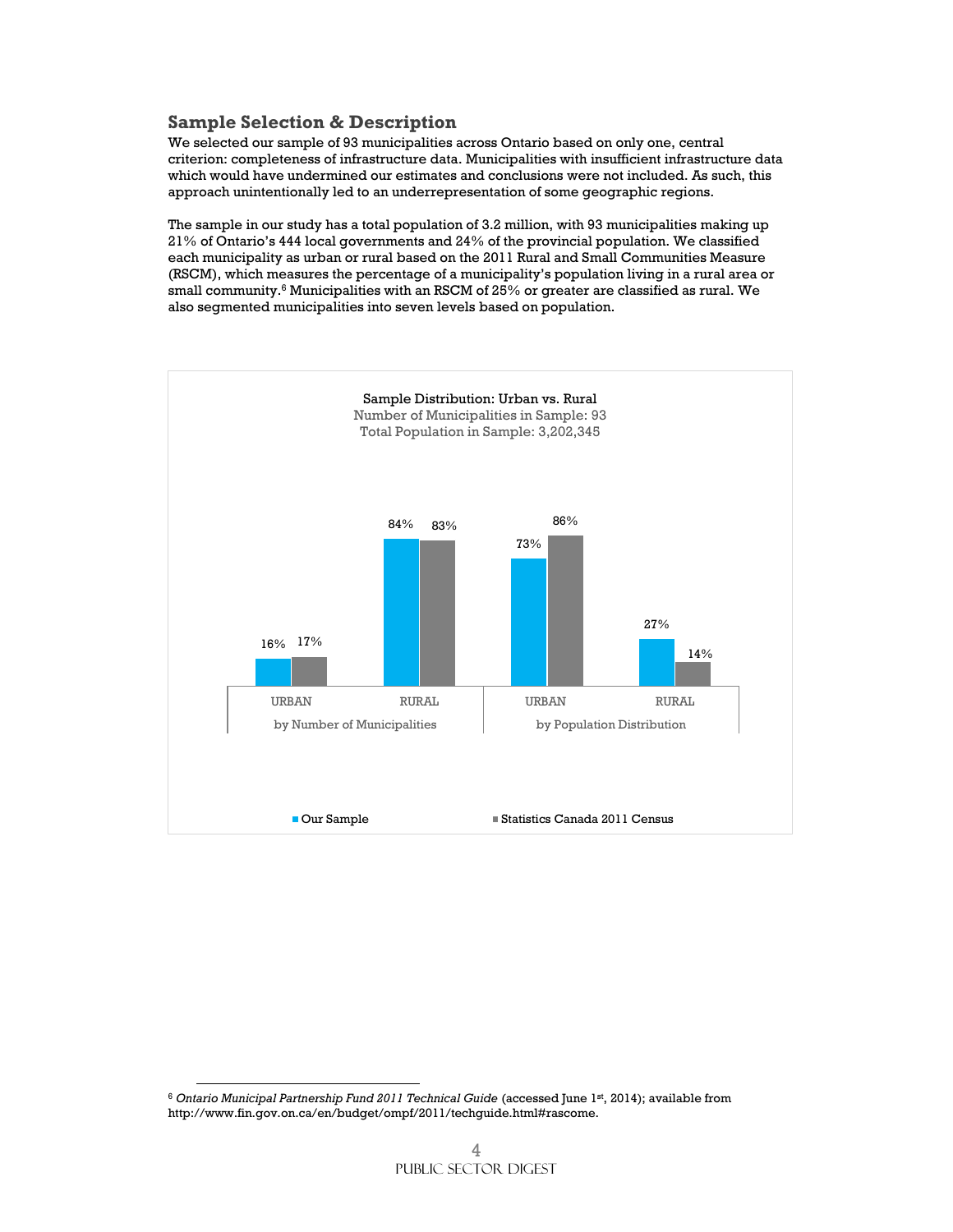Our sample parallels official Statistics Canada measurements, both on an urban vs. rural comparison as well as geographic distribution. The geographic segmentation of our market is retrieved from the Financial Information Return (FIR) as completed by each municipality. The five major regions included in this report are: Northeastern Ontario; Northwestern Ontario; Eastern Ontario; Southwestern Ontario; and Central Ontario (including the Greater Toronto and Hamilton Area).

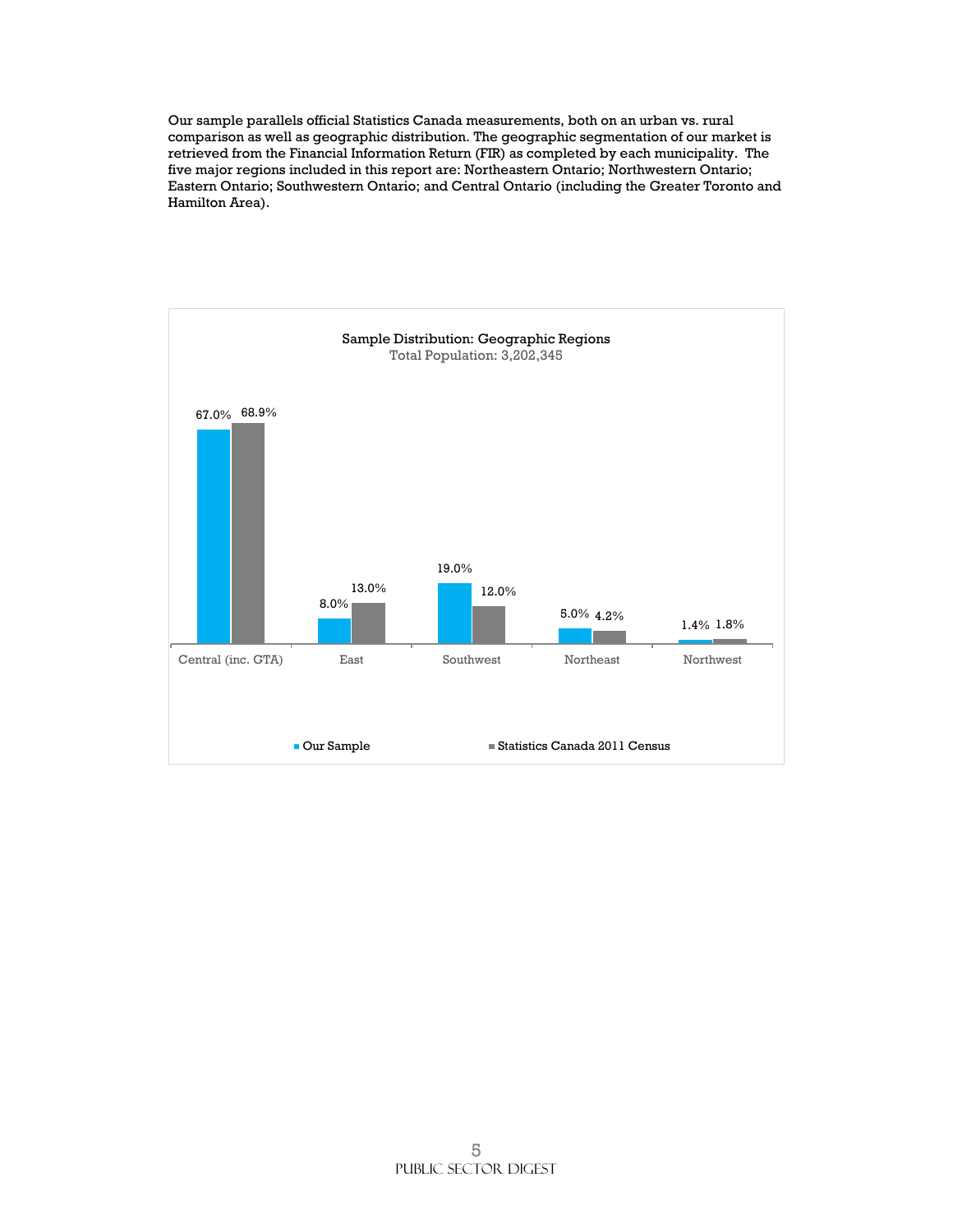#### **Condition Data**

The findings on the state of infrastructure for our sample are derived from actual field condition assessments as provided by municipalities and detailed financial data that is in compliance with PSAB 3150 reporting standards. The following tables show condition descriptors and ranges we used to describe the state of the infrastructure throughout this report. To describe bridges and culverts, we used the guidelines outlined in the Ontario Ministry of Transportation's Bridge Condition Index (BCI).

| <b>Paved Roads</b><br>(CityWide® Software Solutions Methodology) |               |                                                                                    |  |  |  |
|------------------------------------------------------------------|---------------|------------------------------------------------------------------------------------|--|--|--|
| Condition                                                        | Scale (0-100) | Description                                                                        |  |  |  |
| Good or Excellent                                                | 75-100        | Minor deterioration                                                                |  |  |  |
| Fair                                                             | 50-75         | Noticeable deterioration; function is affected                                     |  |  |  |
| Poor or Very Poor                                                | $0 - 50$      | Significant deterioration in asset function; assets may<br>no longer be functional |  |  |  |

#### Bridges and Culverts (Ministry of Transportation Bridge Condition Index)

| Condition | Scale (0-100) | Description                                                    |  |  |
|-----------|---------------|----------------------------------------------------------------|--|--|
| Good      | 70-100        | Maintenance work not required within the next five<br>vears    |  |  |
| Fair      | 60-70         | Maintenance work likely required within the next five<br>years |  |  |
| Poor      | Less than 60  | Maintenance work scheduled within the next year                |  |  |

Municipalities are required to perform biennial inspections for bridges and culverts over 3m using the Ontario Structure Inspection Manual (OSIM). However, this data was not always readily available or provided. In the absence of condition data, we used PSAB 3150 data on age and expected useful life of an asset as a proxy.

Out of 93 municipalities in our sample, 66 municipalities provided feedback regarding inspection histories for bridges, and 58 for paved roads. For bridges, 54 had conducted an assessment in the last two years. For roads, 37 municipalities out of 58 respondents had conducted an inspection in the last three years.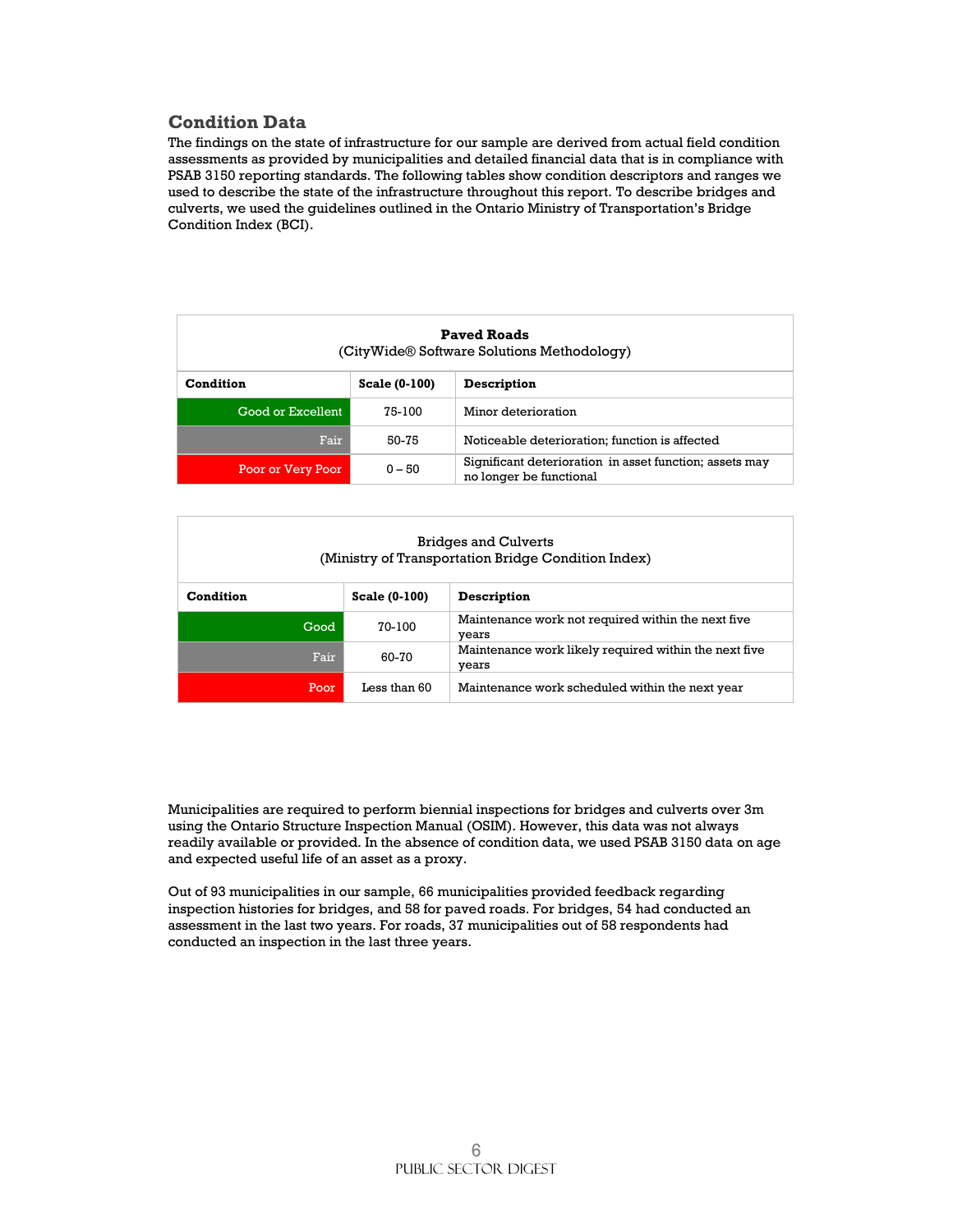## III. FINDINGS

#### **Age of Assets**

The sample of 93 Ontario municipalities in this report is assessed against two critical, broad criteria: condition of the infrastructure, and whether the municipalities are setting aside sufficient funds each year to meet their infrastructure replacement needs once assets reach the end of their lifecycle. After unpaved roads with an average age of 52 years, bridges were the second oldest asset group in our sample, with an average age of 42 years. The distribution of age within each asset class is also shown.



Public sector digest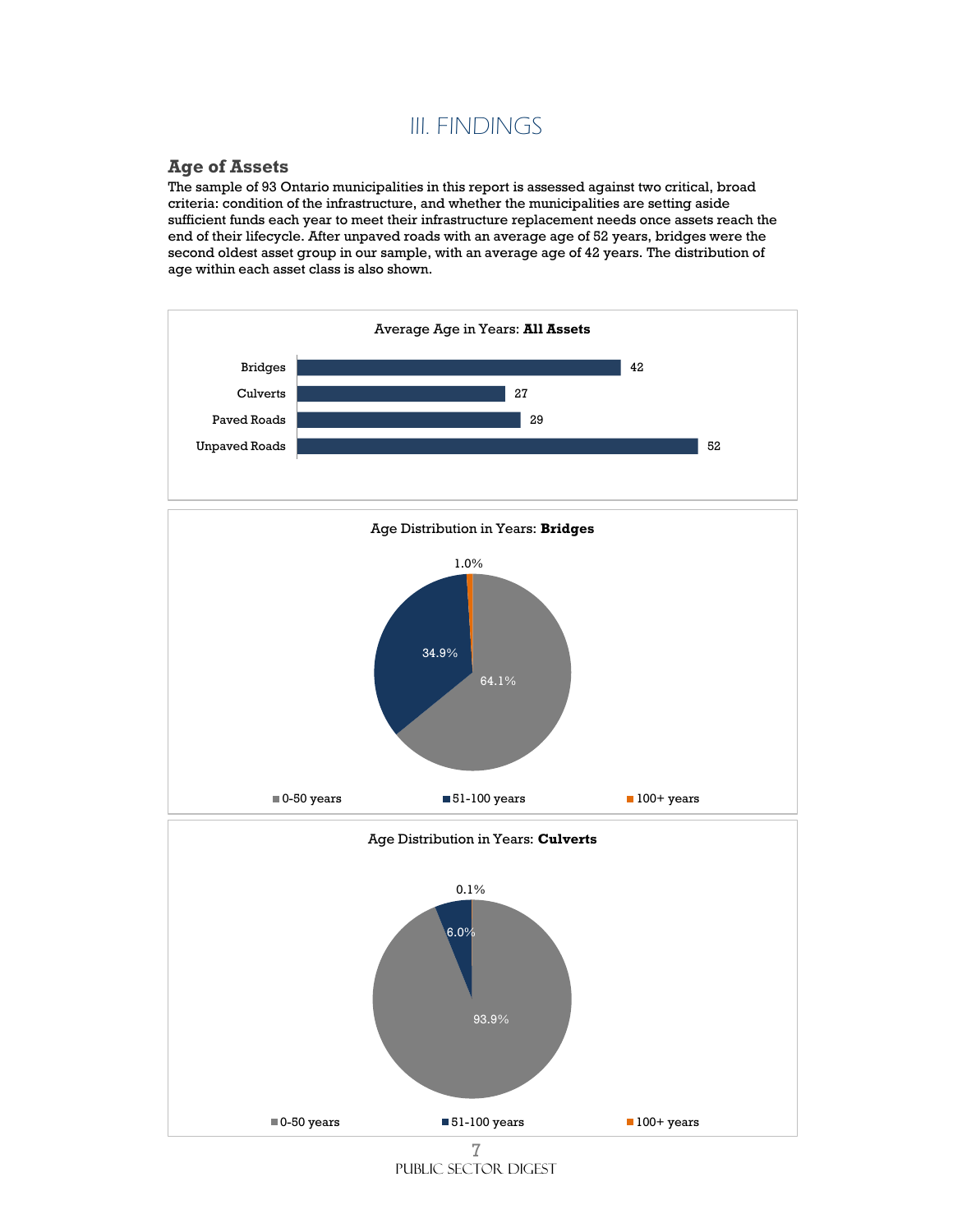

 $\blacksquare$  0-50 years  $\blacksquare$  51-100 years  $\blacksquare$  100+ years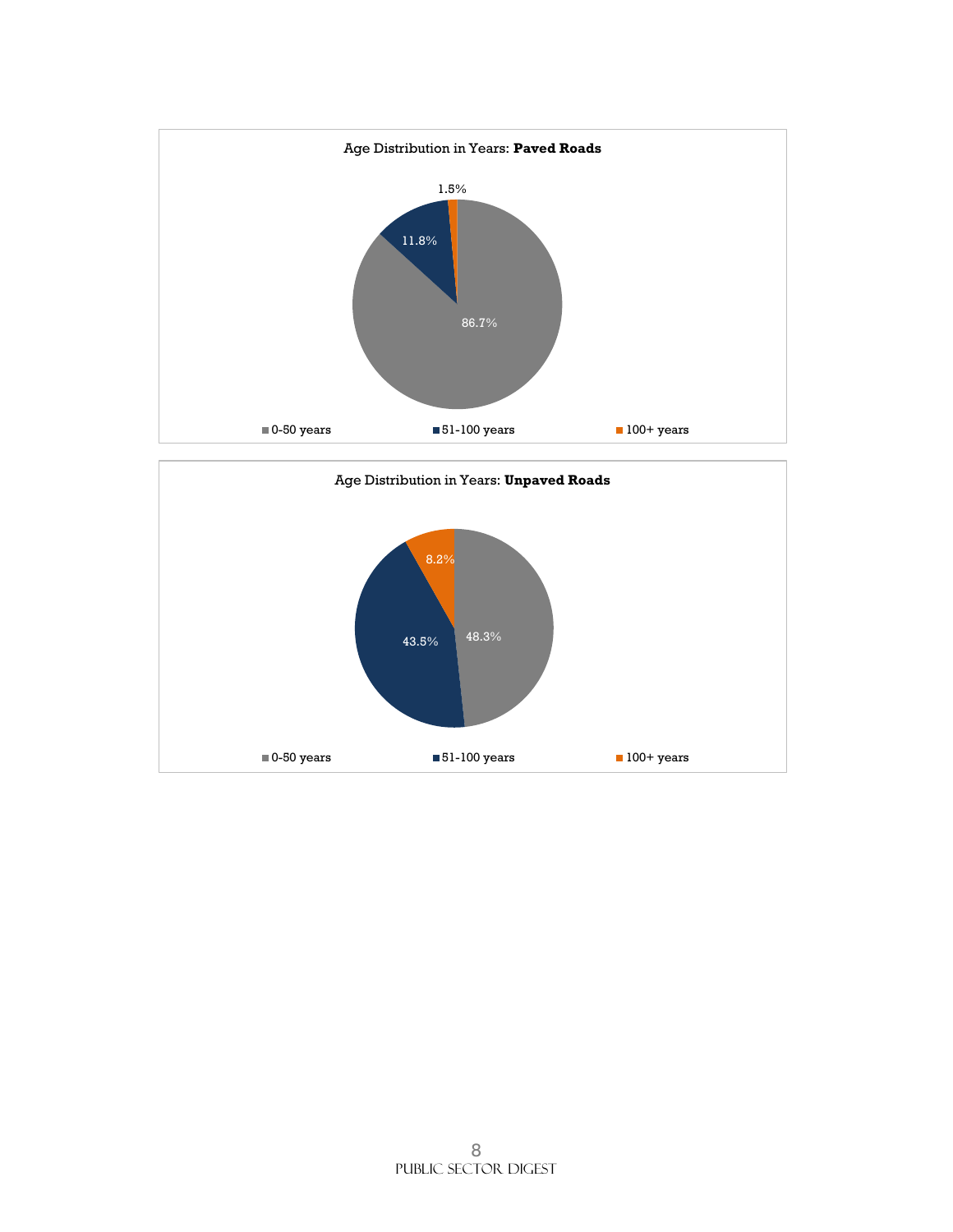#### **Projected Replacement Costs**

To determine projected replacement costs over the next 20 years, we conducted a lifecycle analysis for all paved roads, bridges, and culverts analysed in this group. The following graph shows the annual amount required by all municipalities in our sample to replace assets as they reach the end of their lifecycles each year.



The estimate in 2013 also represents the current infrastructure deficit of approximately \$5.1 billion. This is the investment needed today to replace assets which had already reached the end of their lifecycles or had been fully amortized as of 2013. The graph is not cumulative; that is, the projected replacement costs are calculated for each year. This assumes that annual replacement needs for each previous year are met as they arise.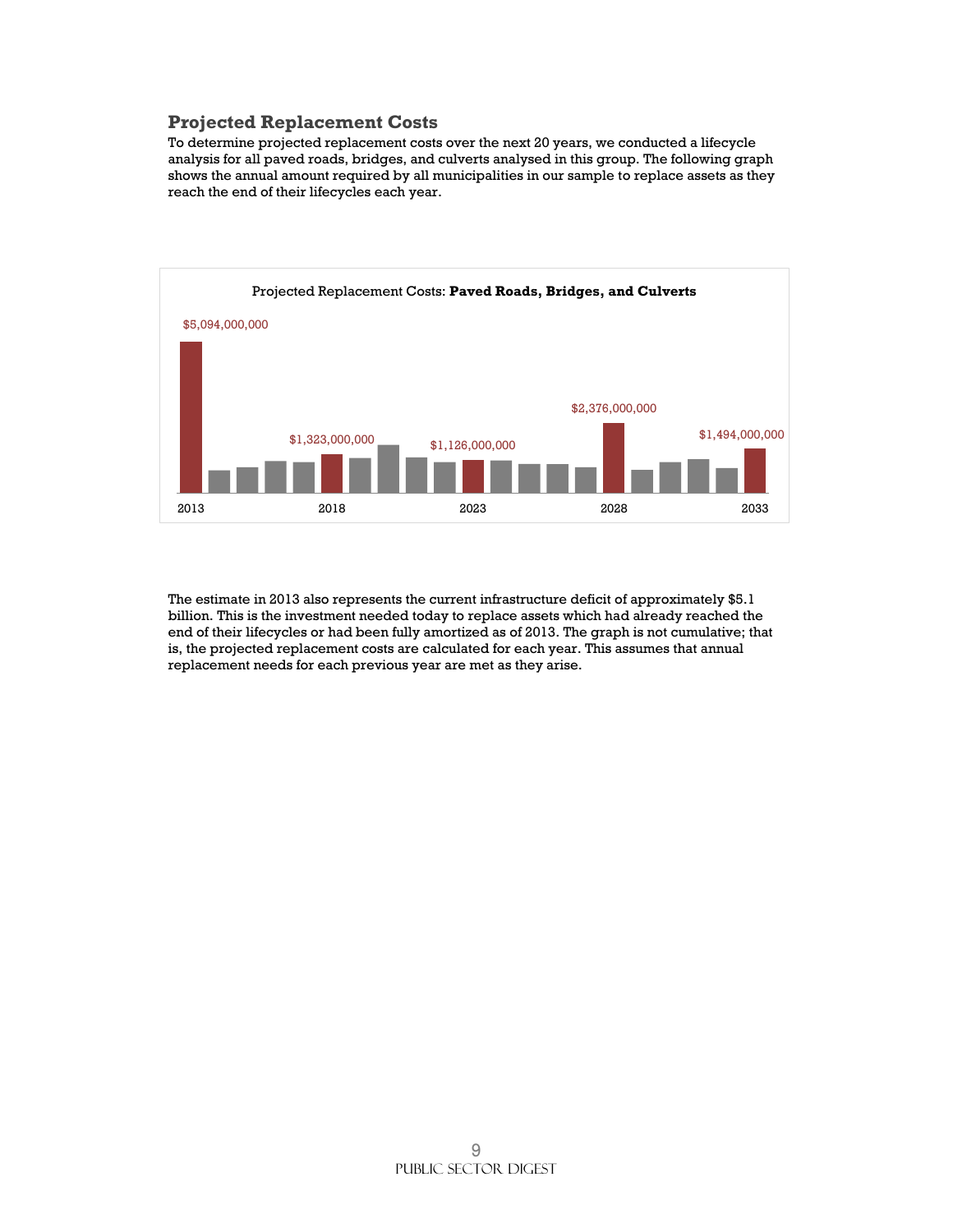#### **Condition**

Using assessed condition data and PSAB 3150 age-based data, our analysis shows that out of a total 2013 replacement cost of nearly \$23 billion $^7\!$ , 34% of paved roads totalling nearly \$8 billion are in poor to very poor condition, indicative of either a late lifecycle stage or significant defects.



For bridges and culverts, we referred to the Bridge Condition Index from the Ontario Ministry of Transportation (MTO) as a guideline for classifying asset health based on a numeric scale (See page 8 for full description). Once again, we used available condition assessment reports when they were provided by the municipalities, or PSAB 3150 data in the absence of such information. Our analysis shows that 26% of bridges and 34% of culverts in our sample are in poor condition, with a BCI of less than 60 out of 100.

 $\overline{a}$ 

<sup>7</sup> Excluding appurtenances.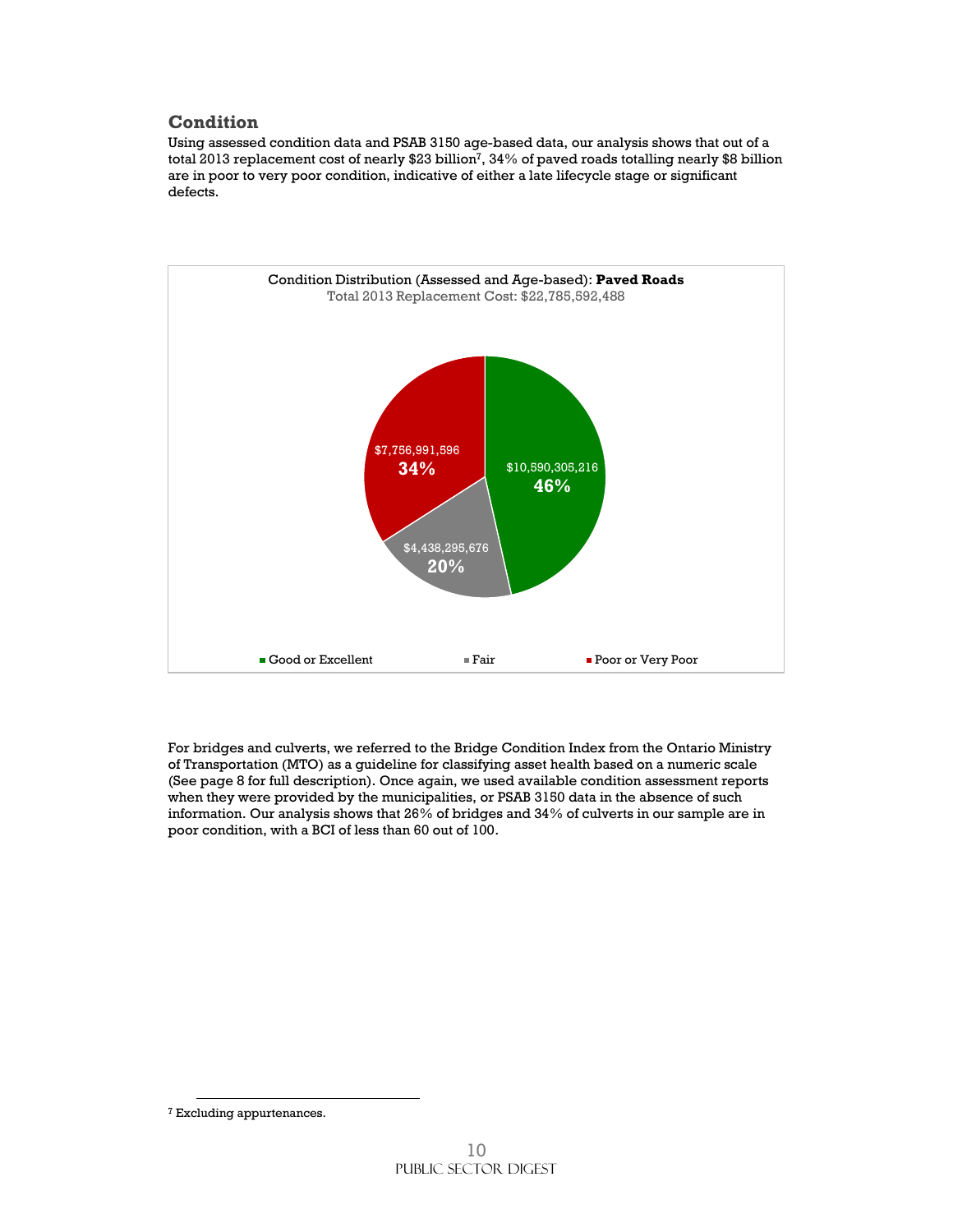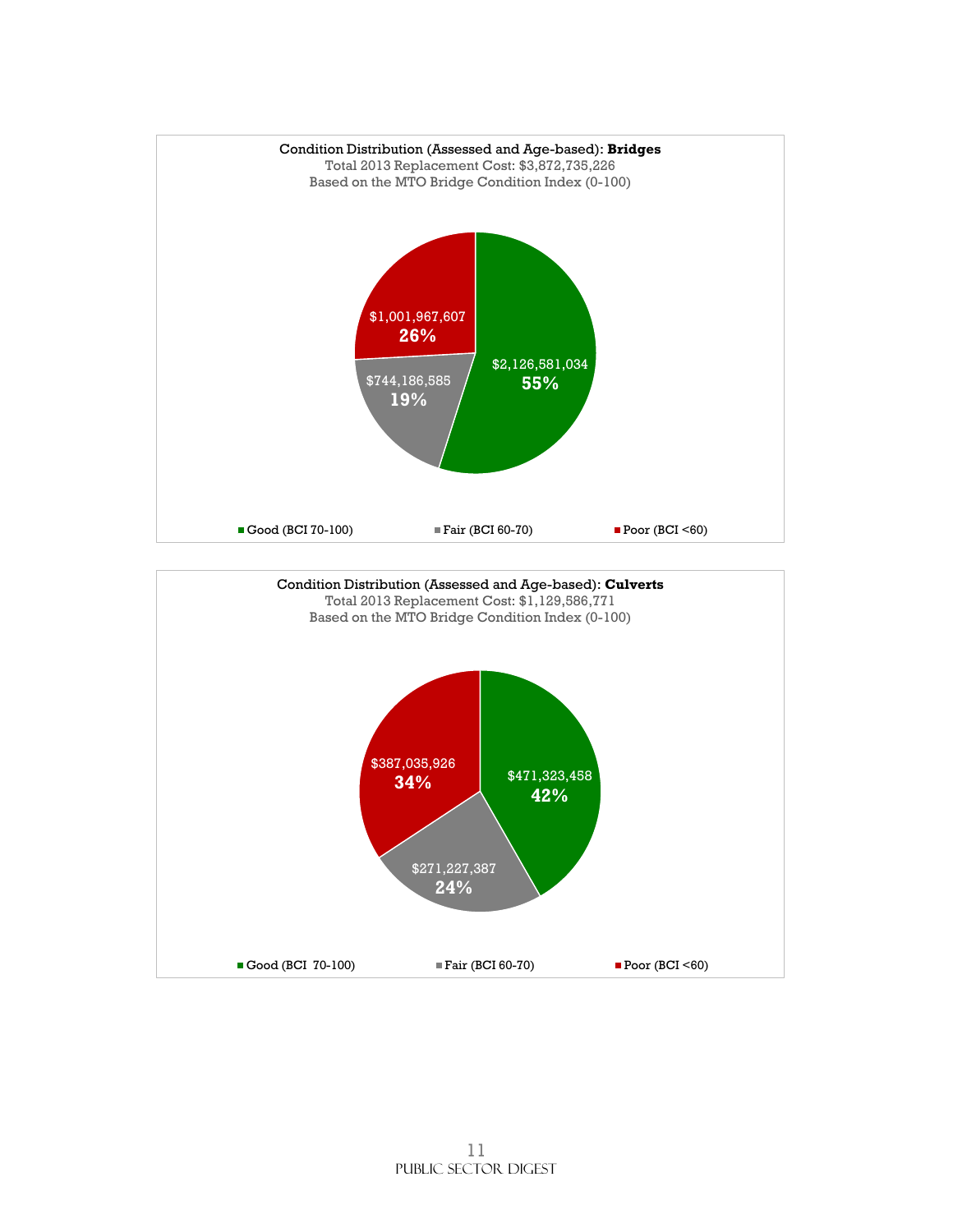We also conducted condition analysis based on the Rural and Small Communities Measure (RSCM). Out of our sample of 93 municipalities, 78 were identified as rural and 15 as urban. Rural communities represent approximately 27% of the total population of our sample and own 35% of roads, bridges, and culverts analyzed in this report.

More than 40% of the paved roads in rural communities in our sample, with a 2013 replacement cost of nearly \$3 billion, are in poor to very poor condition. Approximately 30% of bridges and nearly 40% of culverts in rural communities in our sample are in poor condition.

Roads, bridges, and culverts in urban municipalities make up 67%, or \$18.5 billion, of our sample's total 2013 replacement cost. Nearly one third of the paved roads in urban communities in our sample are in poor to very poor condition. Bridges and culverts fared better, with less than 20% of bridges and approximately 33% of culverts in poor condition.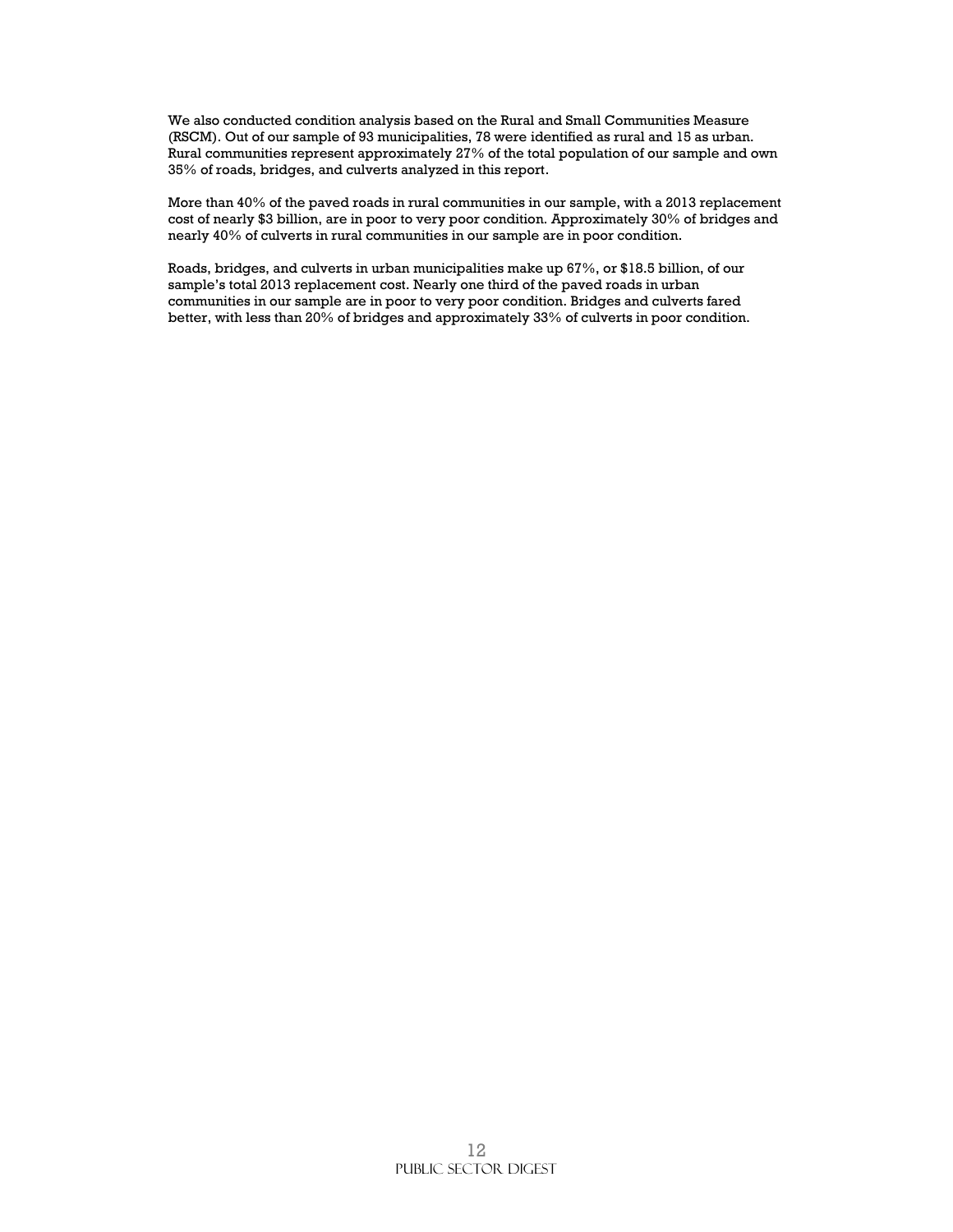#### **The Case for Condition Assessments**

The use of field assessment data certainly provides a more accurate description of actual asset conditions. Our findings are based on both field condition assessments and age-based, PSAB 3150 financial data.



In our sample, we saw a noticeable, expected difference in condition when comparing assessed data with age-based data. In fact, for each asset group, field data based condition ratings were significantly higher than age-based condition ratings, with paved roads, culverts, and bridges showing an increase in score (0-100), of +29, +30, and +23 points, respectively. In other words, assets are performing better than age and expected useful life would suggest.

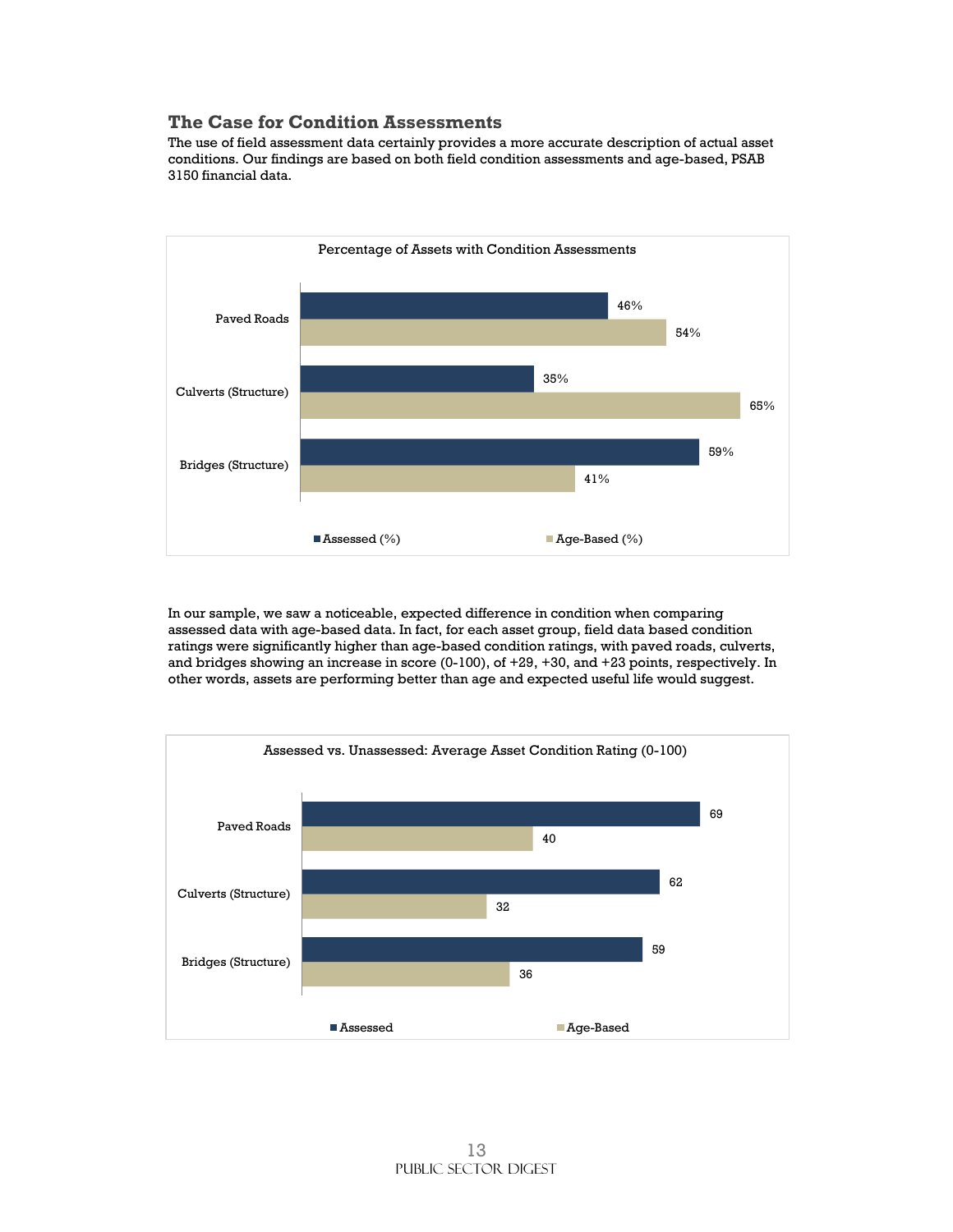Our data suggests that assets which are classified as poor or very poor generally do not have field condition assessment data available. Rather, they're likely classified as such based only on PSAB 3150 data.

In the graphs below, we see that the majority of bridges and paved roads rated as poor or very poor are classified as such based on PSAB 3150 data. Conversely, the majority of assets in both classes rated as fair or better are classified as such based on field condition data.



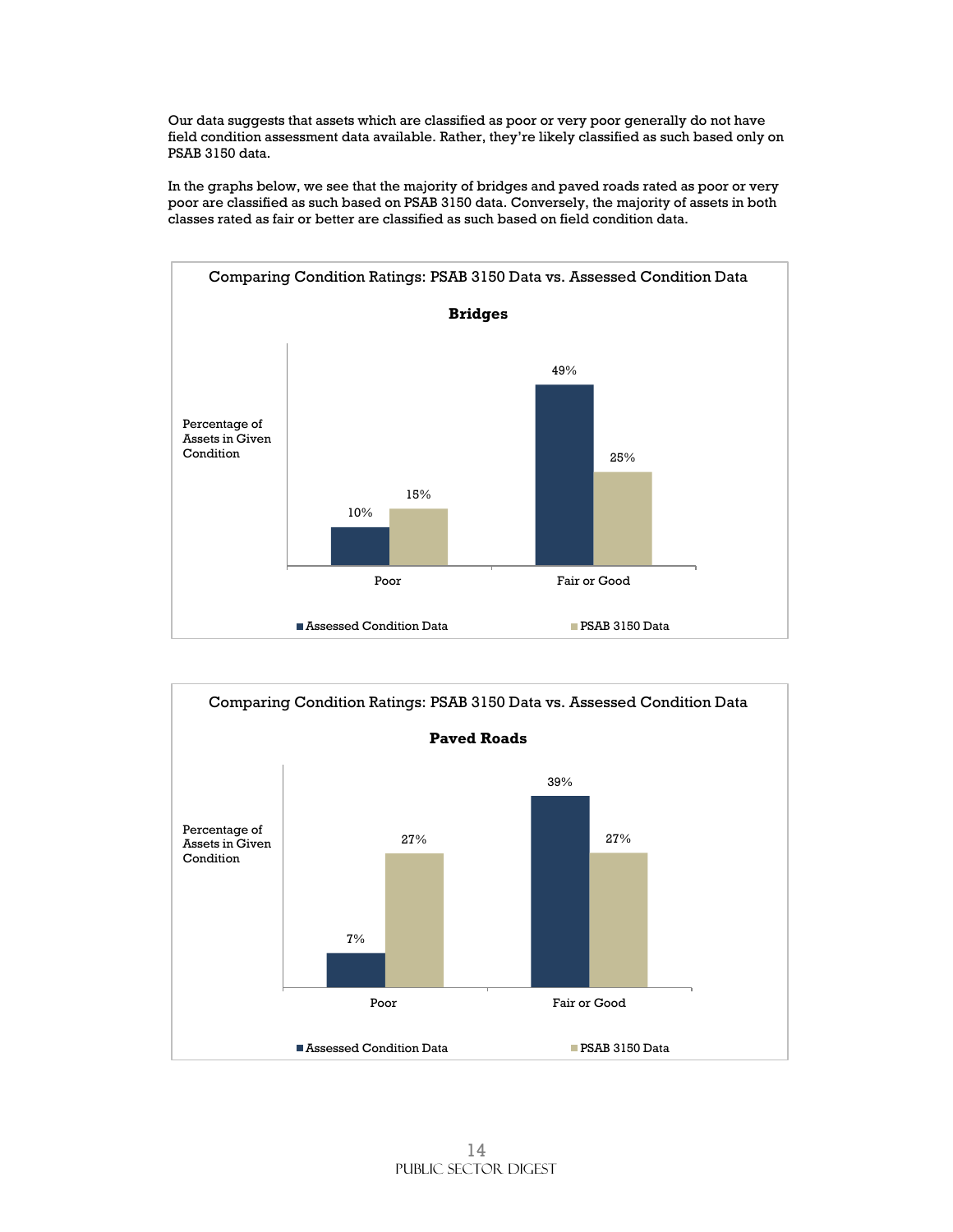While this trend does not apply to culverts, the percentage of assets rated as poor based on field condition assessments is significantly smaller than those classified as such based only on PSAB 3150 data. There is also a much larger portion of assets with condition data available in the fair or better group.



We also conducted a scenario analysis by temporarily excluding condition assessment data to generate hypothetical condition ratings using only age-based data. This experiment revealed that when only PSAB 3150 data is used, the overall asset condition rating for an asset group worsens, i.e., the portion of assets in fair, good, or excellent condition decreases while the portion of assets in poor or very poor conditions increases.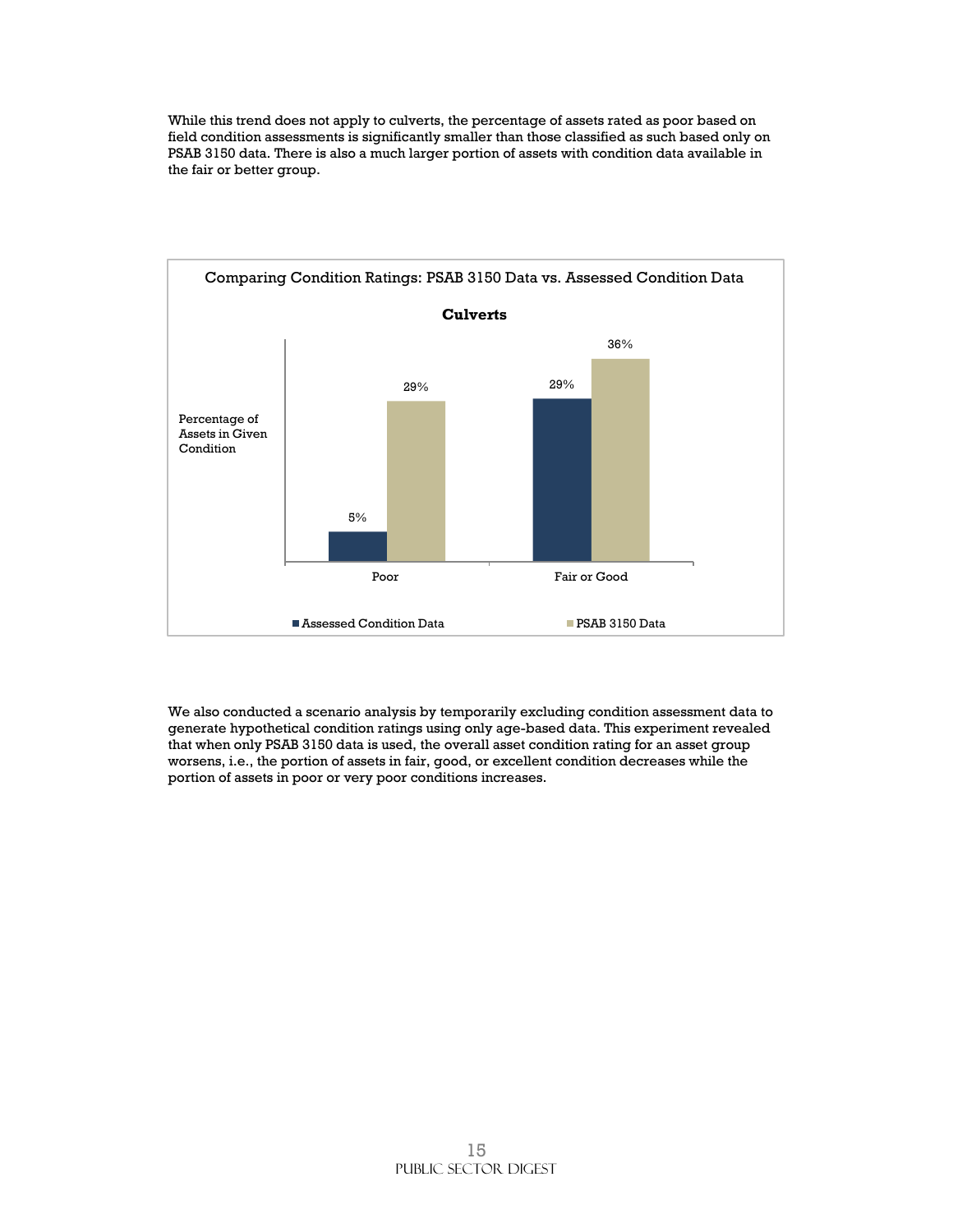

For example, in the above graph, after removing all available condition data for bridges and replacing it with PSAB 3150 data, we observe that the percentage of bridges in fair or good condition dropped from 74% to 56% and those in poor condition increased from 26% to 44%. We see this pattern repeat for both culverts and paved roads in our sample.

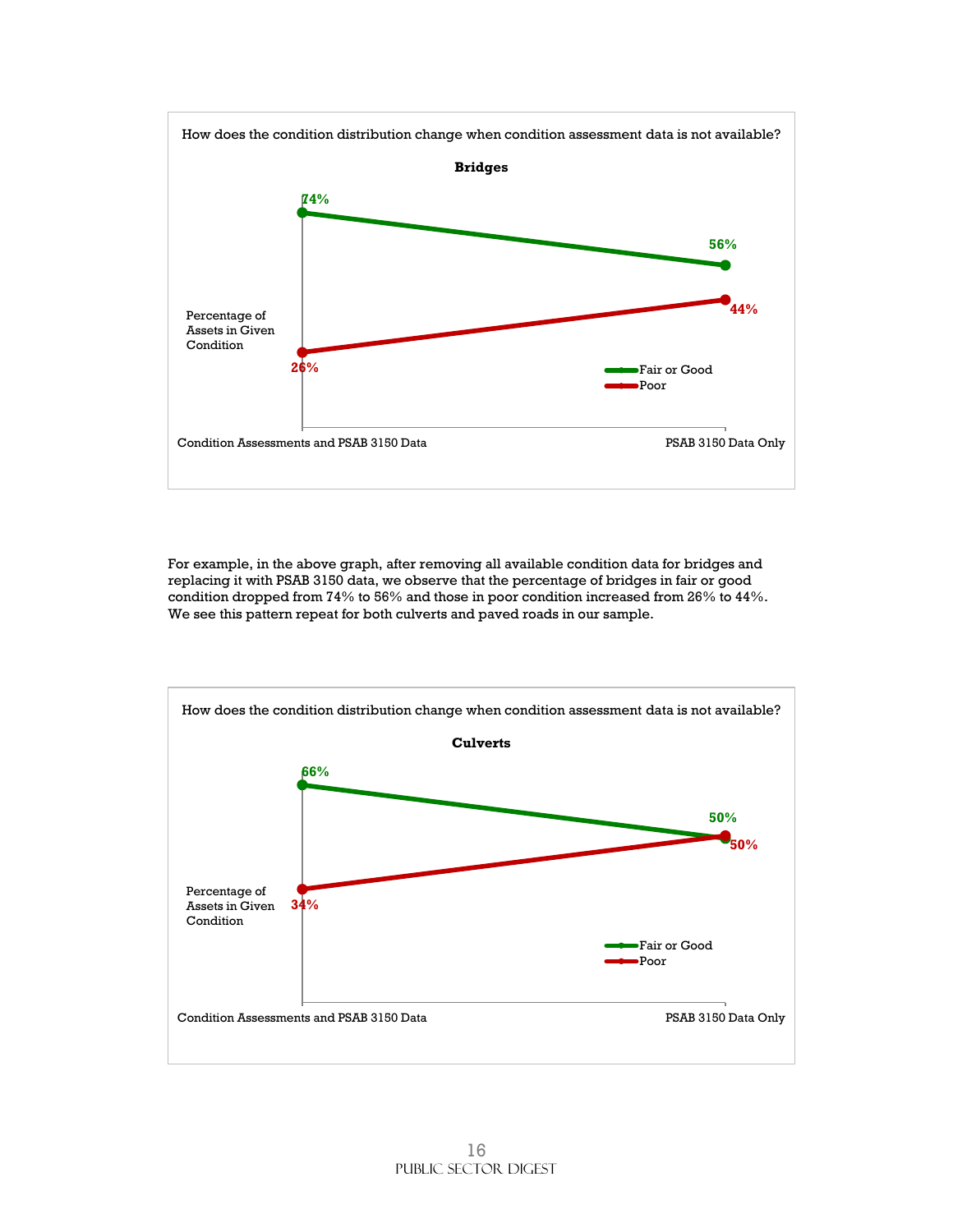

A similar analysis was conducted to determine the financial impact of condition assessments. After removing available condition assessments and replacing this data with PSAB 3150 data, our analysis suggests that the current deficit for our sample will increase by 40%, to over \$7 billion. The lowest impact of this test was seen in bridges, for which the deficit increased by only 10%. Culverts experienced a 56% increase in the current deficit.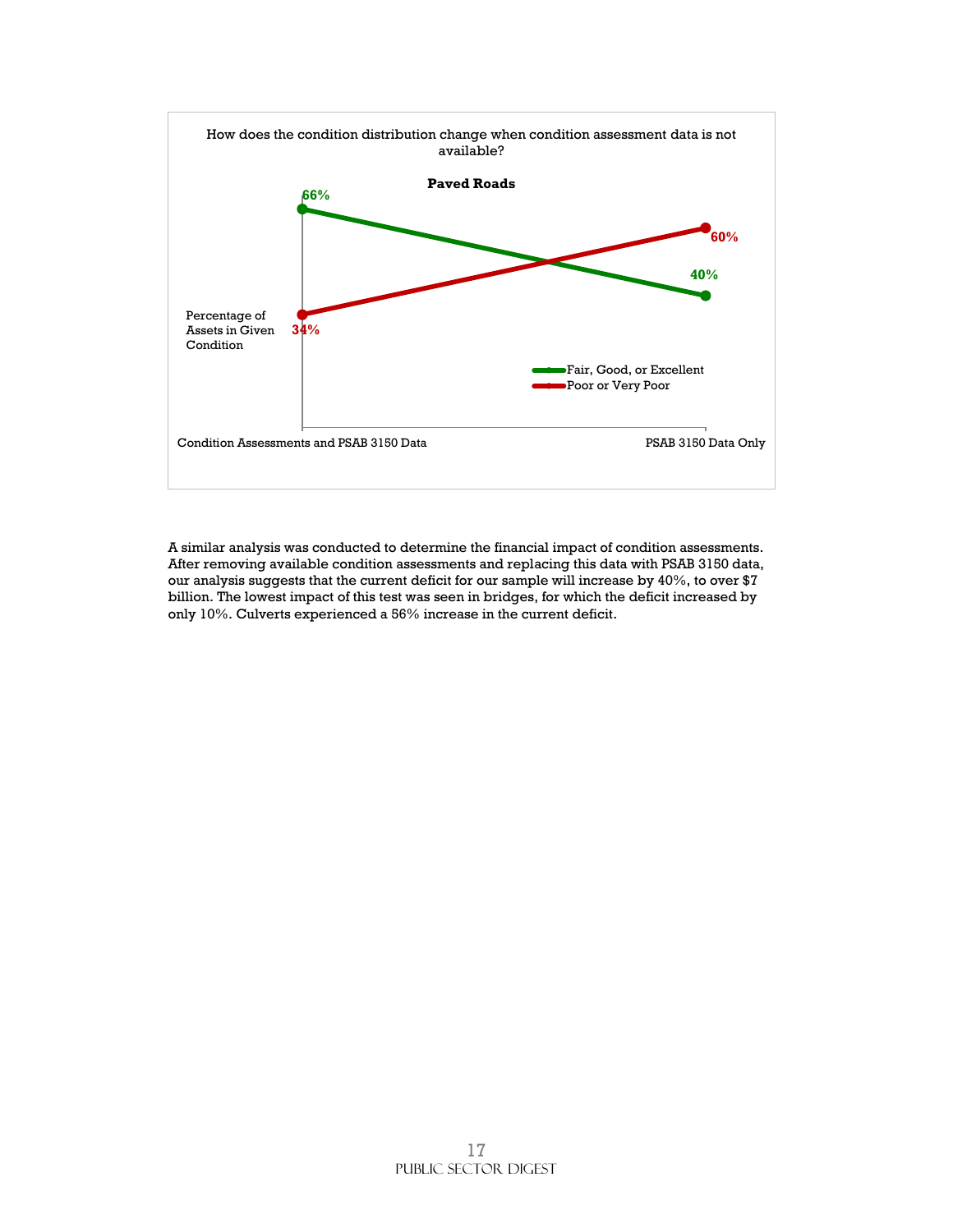#### **Funding and Need**

A robust asset management plan (and accompanying long-term financial plan) sets aside sufficient funding to ensure that assets can be replaced when they are no longer functional. Considerable financial demands on local government budgets have made this difficult to achieve. This includes a variety of pressures, including fluctuations in provincial operating grants, increasing labour costs, and new or expanded mandates. It is also clear that solving the infrastructure deficit for roads, bridges, and culverts will require significant partnerships. No one order of government alone can provide the capital funding required on an annual basis to manage the significant gap.

#### **Annual Investment Gap**

To determine the annual investment gap (the difference between the amount of investments needed and the amount of funding available), we analyzed the funding municipalities in our sample had set aside in 2011, 2012, and 2013. We excluded any one-time investments on projects, grants from senior governments, and any other outliers, to estimate a predictable level of funding. We then subtracted this available funding from the average annual requirements needed for sustainable infrastructure management. This produced the annual investment gap.

The total annual infrastructure investment gap for paved roads, bridges, and culverts for our sample is \$462 million. This represents the difference between annual funding required for meeting infrastructure replacement needs, and the funding potentially available for this purpose. On a per capita basis, an individual's burden in our sample is \$144, or \$378 per household.

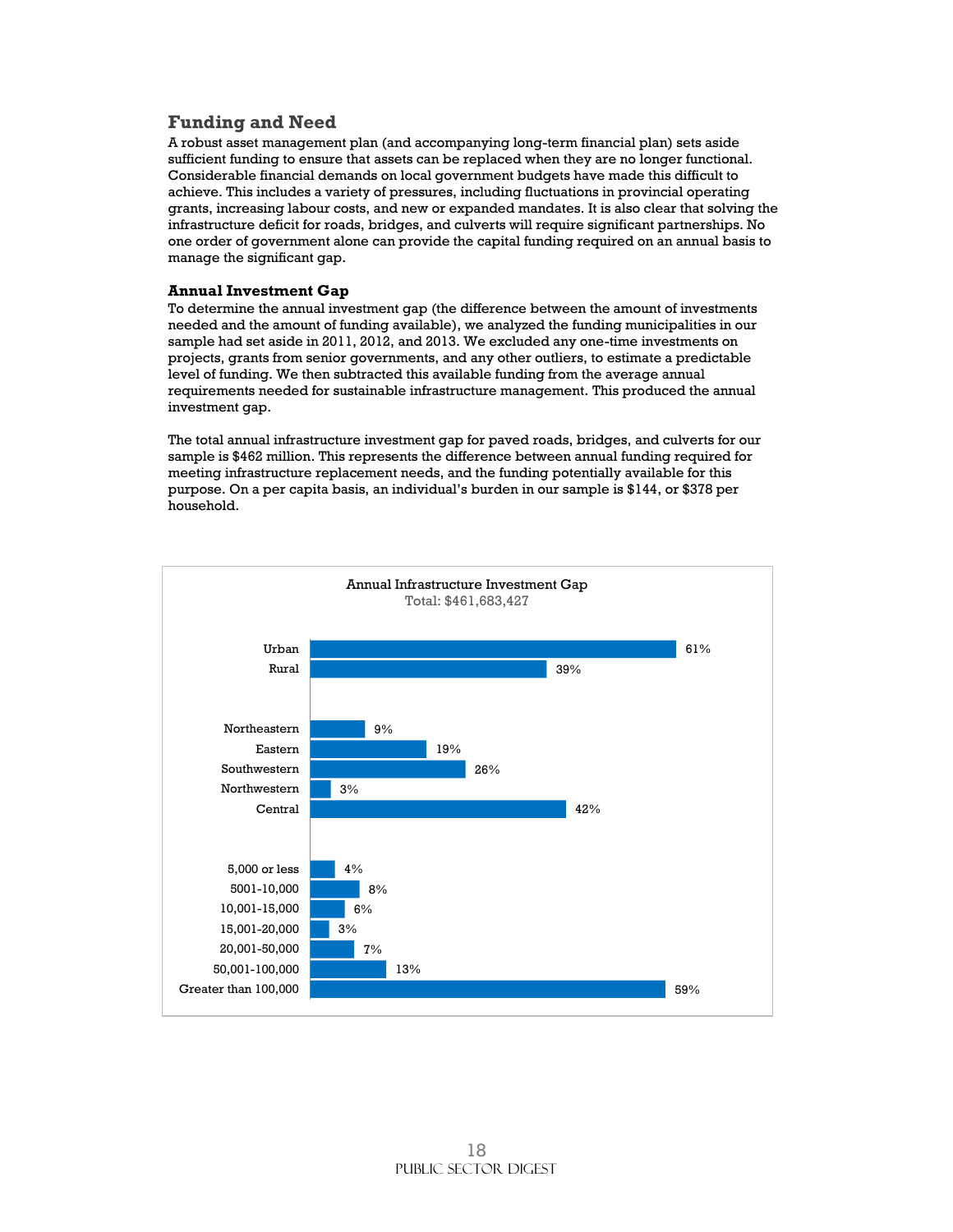Urban municipalities and those with populations greater than 100,000 comprised 60% of this annual investment gap in our sample. On a per capita basis, however, these municipalities as well as those found in Central Ontario, place the lowest annual burden on individuals; Eastern and Northwestern rank highest in terms of an individual's share of the annual infrastructure investment gap.

#### **Infrastructure Deficit**

For our sample alone, representing 24% of Ontario's population, the current infrastructure deficit for roads, bridges, and culverts totals \$5.1 billion dollars, or \$4,180 per household and \$1,596 per capita. Roads comprise more than 80% of this figure. Based on the Rural and Small Community Measure (RSCM), rural communities, with less than 30% of the sample population, make up more than 50% of the deficit.

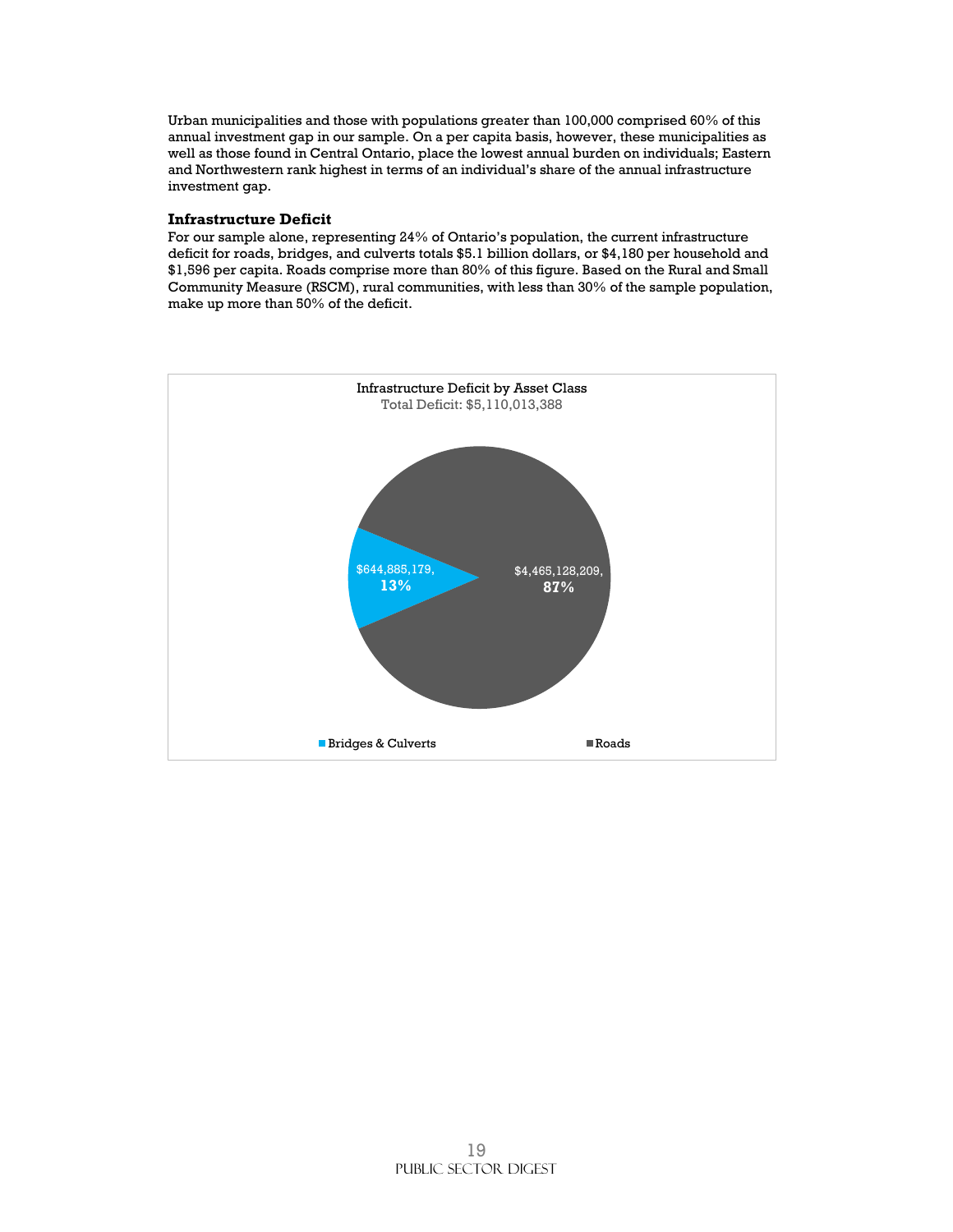



The infrastructure deficit is the investment needed today to replace assets which have either been fully amortized based on PSAB 3150 data, or have reached the end of their life cycles based on field condition assessments. Incorporating assets which are still operating in poor or very poor condition would amplify this deficit even further.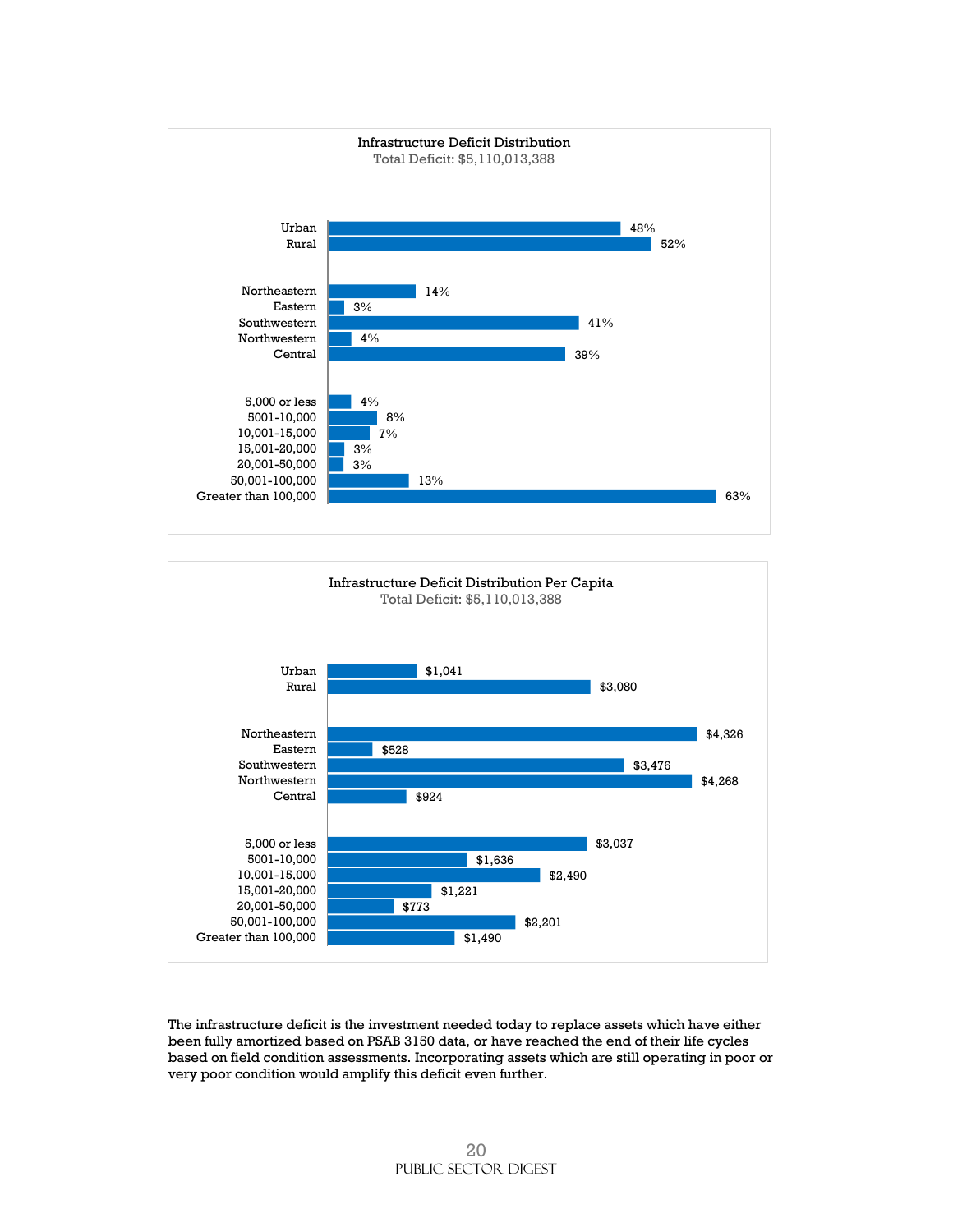## IV. ELIMINATING THE INFRASTRUCTURE DEFICIT

If current funding levels are maintained in our sample of 93 municipalities, annual investment gaps will persist and the \$5.1 billion current infrastructure deficit will continue to climb indefinitely, reaching more than  $$14$  billion by 2033.<sup>8</sup> Clearly, more funding and investment is needed. To determine the impact of additional resources on the annual investment gap and the infrastructure deficit, we developed two scenarios involving property tax increases on a sample wide basis. Of course, the impact of such increases will vary significantly across individual municipalities. Our modelling is presented at the aggregate level.



In the above graph, we implement a  $1\%$  increase in the aggregate annual property tax revenue for our sample. We allocate all of the additional revenue to existing annual funding for roads, bridges, and culverts. In this scenario, the infrastructure deficit peaks in 2031, reaching \$9.6 billion. Additional funding each year means that the annual investment gap diminishes steadily until reaching \$0 between the years 2030 and 2031. At this point, the infrastructure deficit begins to diminish precipitously, although it still persists for another two decades. After more than four decades following a 1% increase, the infrastructure deficit is fully addressed between the years 2056 and 2057.

 $\overline{a}$ 

<sup>8</sup> The deficit will grow each year by the annual investment gap of \$462 million, which we hold constant for simplicity.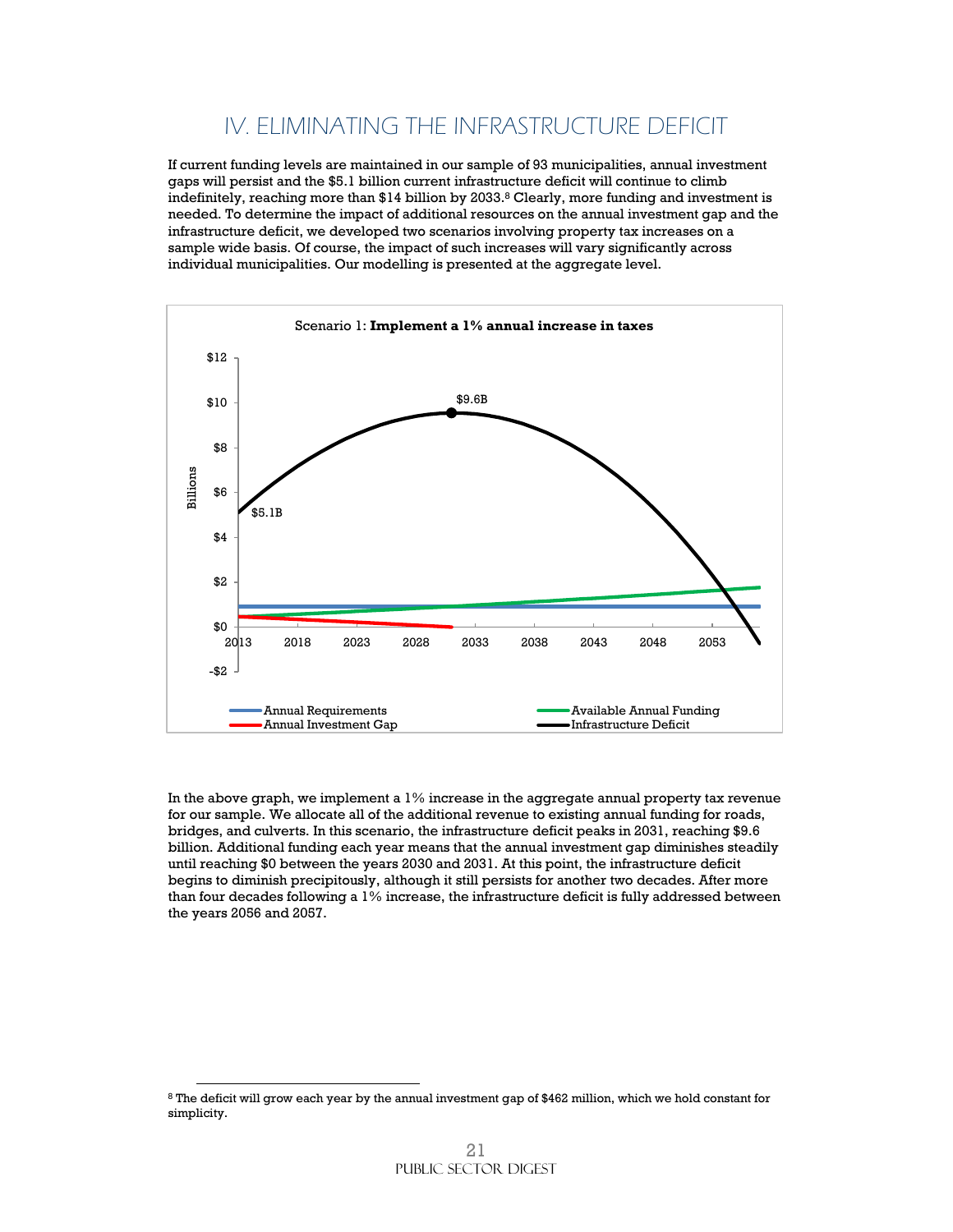

Following a procedure similar to Scenario 1, we implemented a 2% increase on the total property taxes collected by our sample. The annual investment gap is closed within 10 years following the annual tax increase. The infrastructure deficit peaks at \$7.5 billion for our sample in the year 2022, and is fully addressed between 2037 and 2038, approximately 20 years before it is eliminated under a 1% increase. The graph below compares both scenarios and shows how the deficit is eliminated under a 1% and 2% increase in annual taxes.

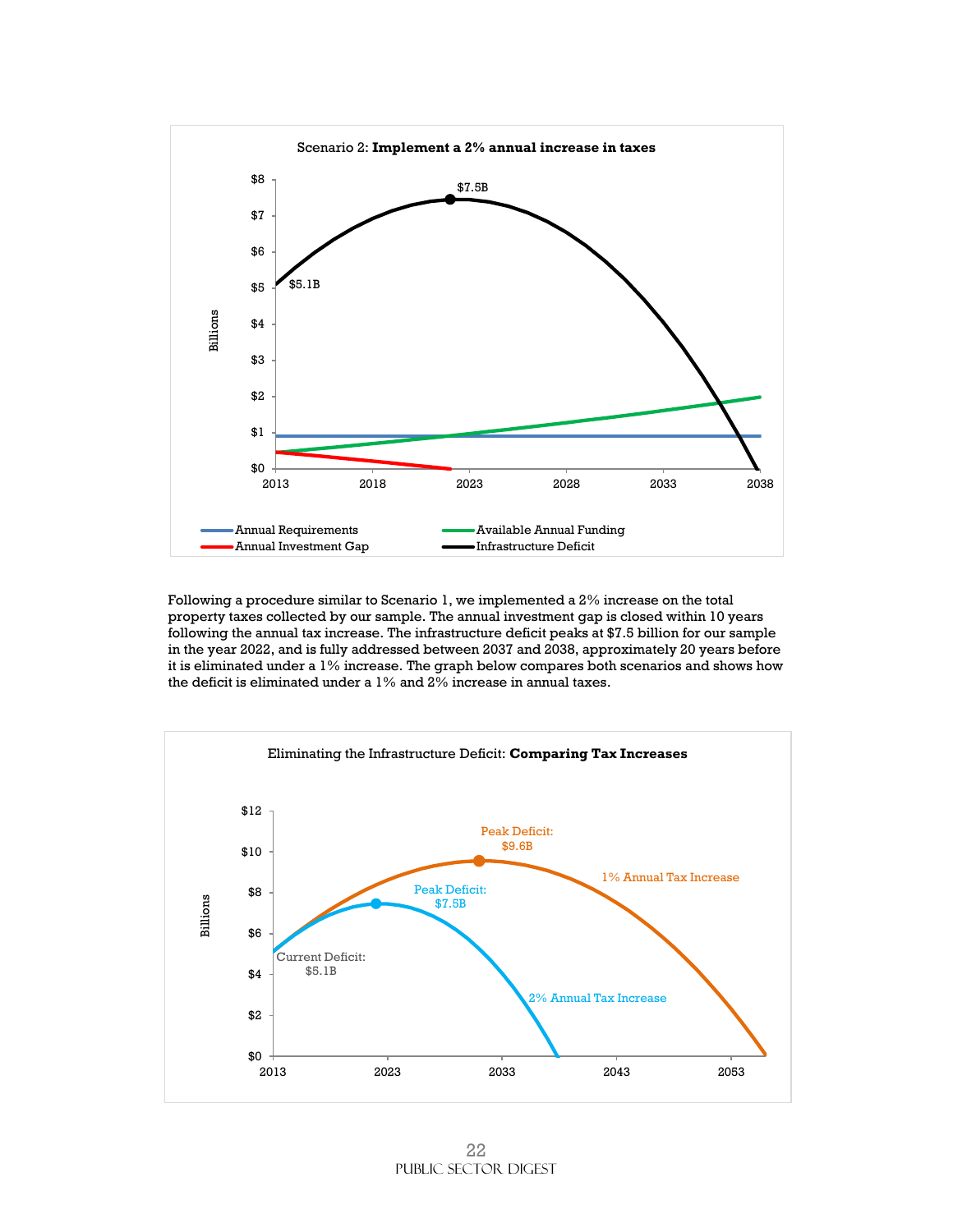## V. THE FEDERAL GAS TAX

However imperious the challenge may appear today, governments across the globe are assigning greater resources to infrastructure sustainability. While the adequacy of their financial support can be duly contested, both the provincial and federal governments in Canada have made several significant commitments to supplement municipal infrastructure and asset management programs.

At the provincial level programs such as the Municipal Infrastructure Investment Initiative, Small, Rural and Northern Municipal Infrastructure Fund, Roads and Bridges Fund and Investing in Ontario funds have all supported municipal infrastructure. Recent commitments in the Ontario Budget to municipal infrastructure funding are also helpful.

At the federal level, the 10-year, \$53 billion New Building Canada Plan supports infrastructure advancement through two central mechanisms. The first, New Building Canada Fund (NBCF), worth \$14 billion, will supplement the development of infrastructure projects deemed nationally, regionally, or locally significant. Secondly, the Community Improvement Fund avails over \$32 billion to municipalities for capital projects, \$22 billion (\$2 billion per year over 10 years) of which will be administered through the renewed federal Gas Tax Fund (GTF). Between 2014 and 2019, Ontario's share of the GTF will total \$3.874 billion, or \$774 million per year. This is distributed on a per-capita basis, split 50/50 in Upper and Lower Tier municipalities.

The federal Gas Tax Fund can be invested in over seventeen eligible project categories; not just roads and bridges. Municipalities are required to demonstrate that asset management plans are being used to guide infrastructure planning and investment decisions made by local municipal councils. It is currently the only stable and predictable source of funding for municipal infrastructure.

In 2012, the sample of 93 municipalities in our study allocated approximately \$132 million of federal Gas Tax funding towards roads, bridges, and culverts.

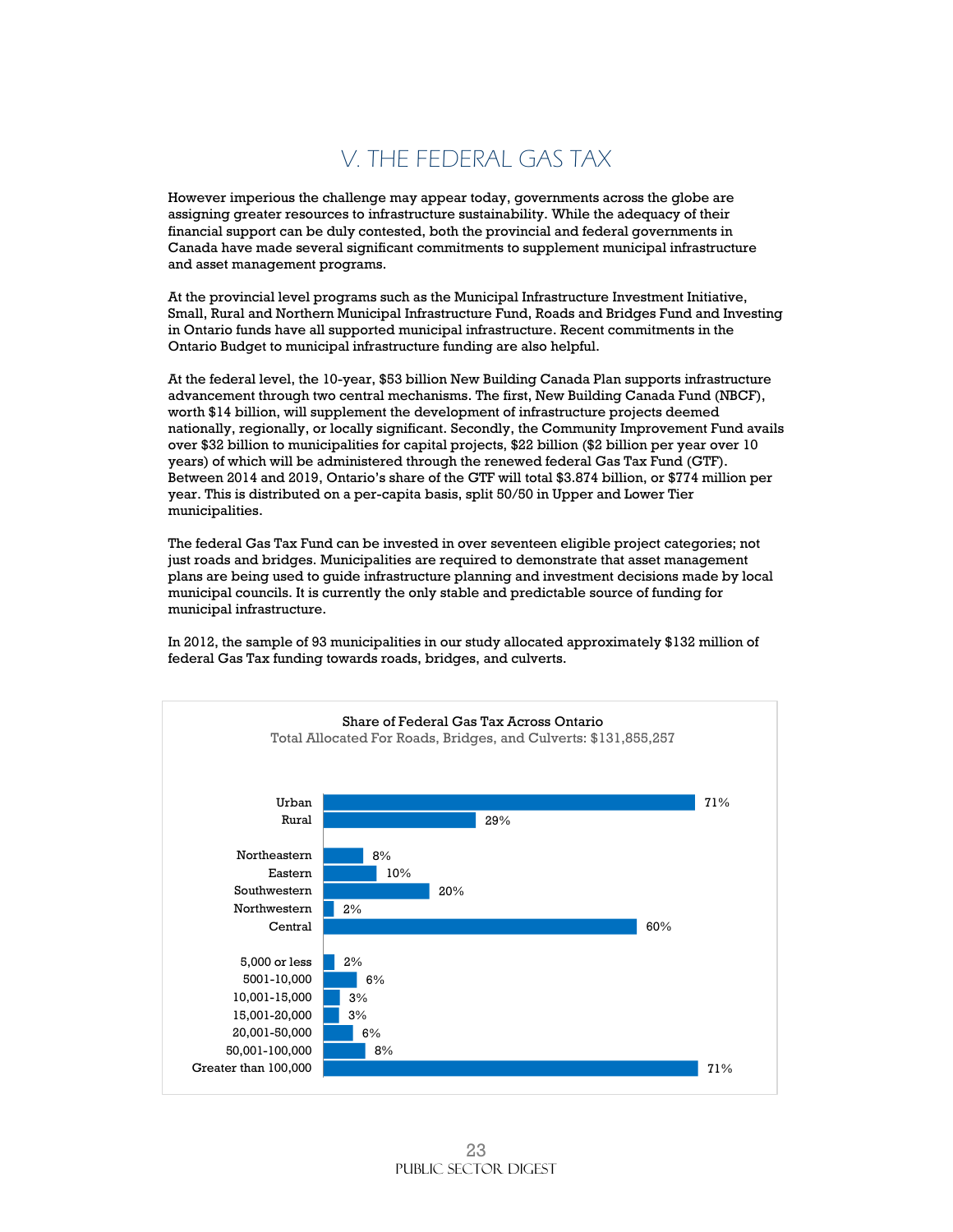The federal Gas Tax Fund makes up, on average, 29% of the annual funding that municipalities in our sample set aside each year for investment in road, bridge and culvert infrastructure. The graph below shows how heavily or minimally municipalities in our sample rely on the GTF. For communities with a population between 15,001 and 20,000, the GTF comprises at least 50% of the annual funding allocated towards roads, bridges, and culverts. Both urban and rural communities rely equally on this source of funding.

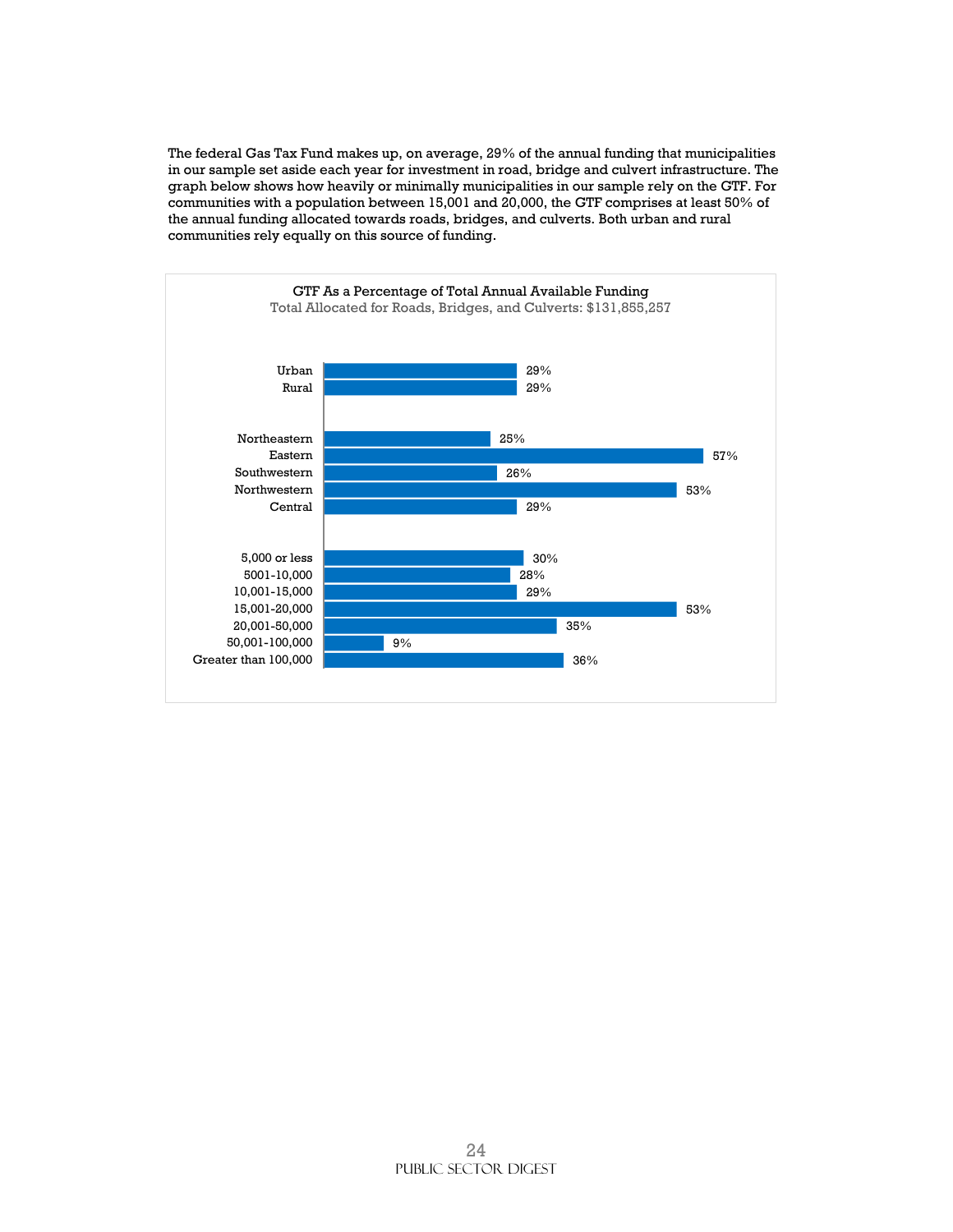## VI. USE OF RESERVES AND DEBT

Reserves can play a critical role in long-term infrastructure planning. The benefits of having reserves available include:

- **1.** the ability to stabilize tax rates when dealing with variable and uncontrollable factors
- **2.** financing one-time or short-term investments
- **3.** accumulating the funding for significant future infrastructure investments
- **4.** managing the use of debt
- **5.** normalizing infrastructure funding requirements

The reserves in our sample dedicated exclusively for roads, bridges, and culverts total approximately \$329 million. However, this is less than 7% of the current infrastructure deficit of \$5.1 billion.

As some asset classes have dedicated revenue streams (e.g., water), and some reserves are unrestricted, further study should be done on the availability and use of reserves with municipal governments in Ontario. While asset management is well underway, long-range financial planning is a best practice to be implemented over time.

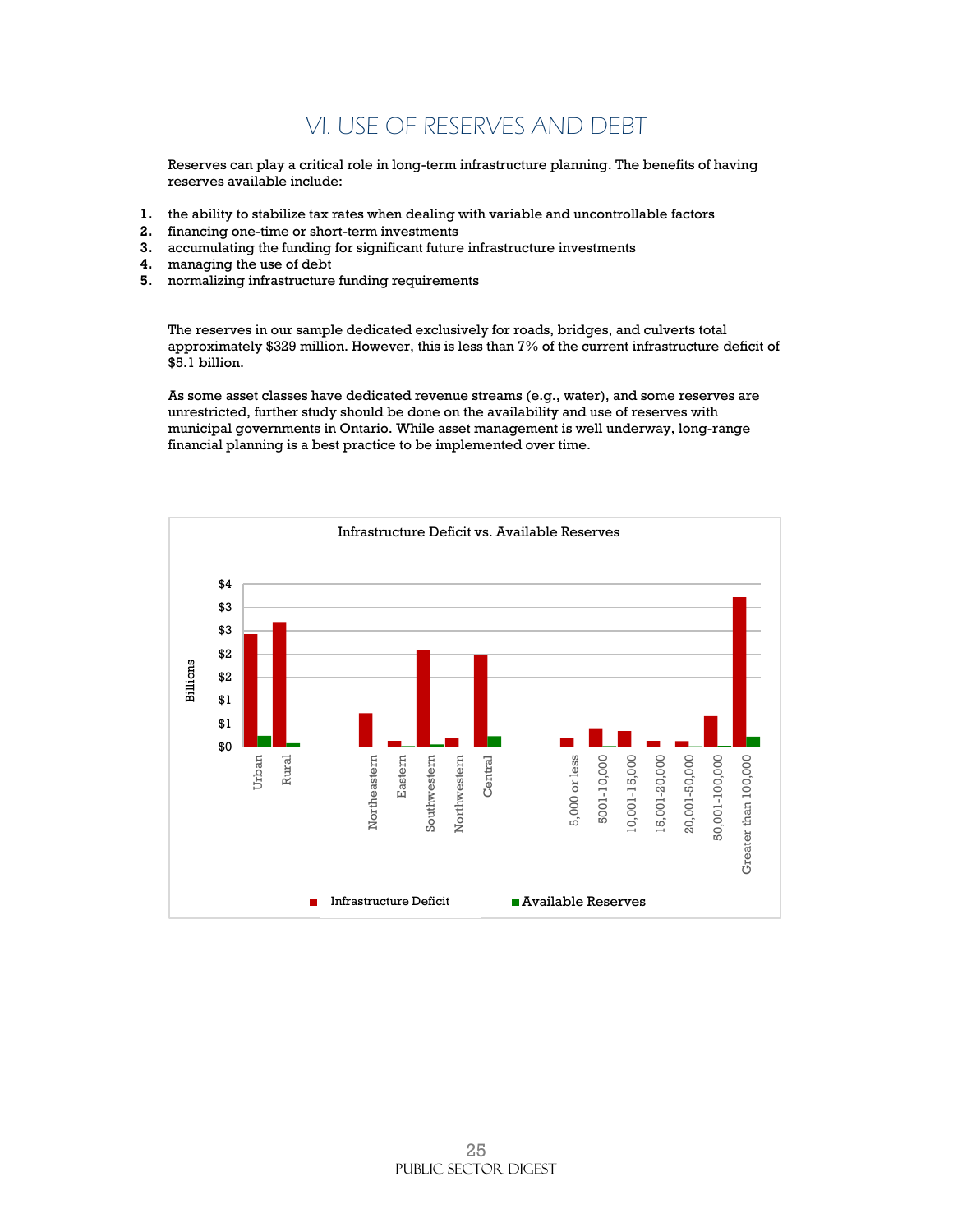

As required, municipalities in our sample have remained within their provincially allowed debt limits. The principal and interest payments (P&I) for roads, bridges, and culverts related debt generally comprise, on average, less than 20% of the total municipal principal and interest payments. Further study should be done on the availability and use of debt with municipal governments in Ontario.

### VII. LOOKING FORWARD

Our study relied on a comprehensive data set for paved roads, bridges, and culverts in 93 Ontario municipalities. We estimated that the infrastructure deficit for this sample alone reached over \$5 billion, with an annual investment gap of \$462 million, requiring decades of financial commitments.

An essential finding in our study was the value of condition assessments. Actual field condition assessments will provide more accurate data on the health of a municipality's infrastructure portfolio. This in turn will guide how funds are allocated for the life cycle requirements of capital assets. As such, their completion is an important element of any asset management plan. While more funding is needed to ultimately bring Ontario's infrastructure to a state of good repair, a strategic approach to asset management begins with better data.

The infrastructure challenge is all-consuming. It is evident that collaboration between governments, citizens, and other community partners is necessary to mitigate the infrastructure deficit.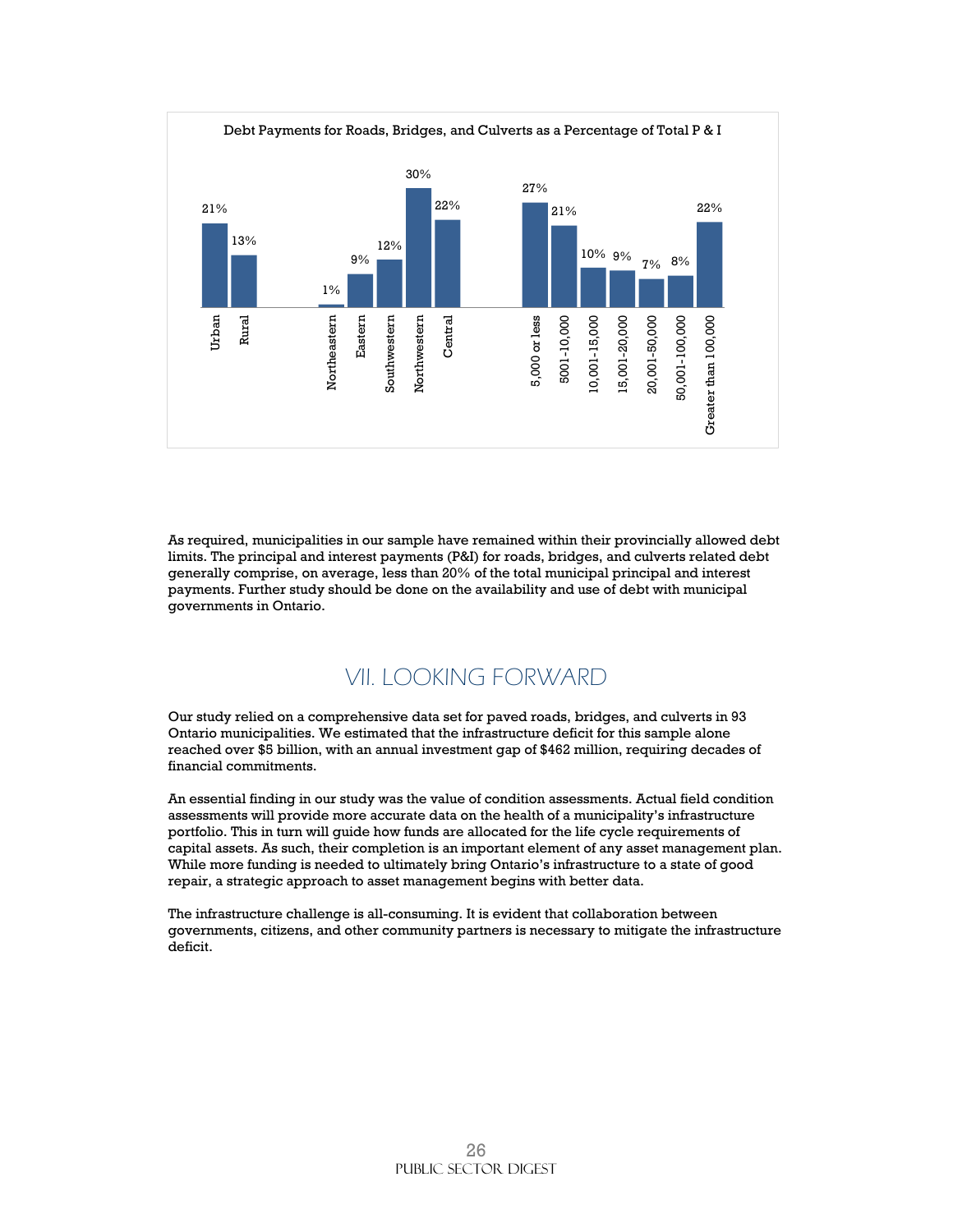

#### **Annual (infrastructure) investment gap**

Each year, municipalities should set aside sufficient funding for infrastructure so that assets can be replaced upon reaching the end of their lifecycle. The annual investment gap is the annual shortfall in such funding.

#### **Current Replacement Cost**

The actual cost a municipality may incur to replace an asset in 2013 dollars.

#### **Infrastructure deficit**

The total financial investment needed today to replace those assets which have already reached the end of their useful life, based on either PSAB 3150 financial data or as determined by personnel through actual field condition assessments.